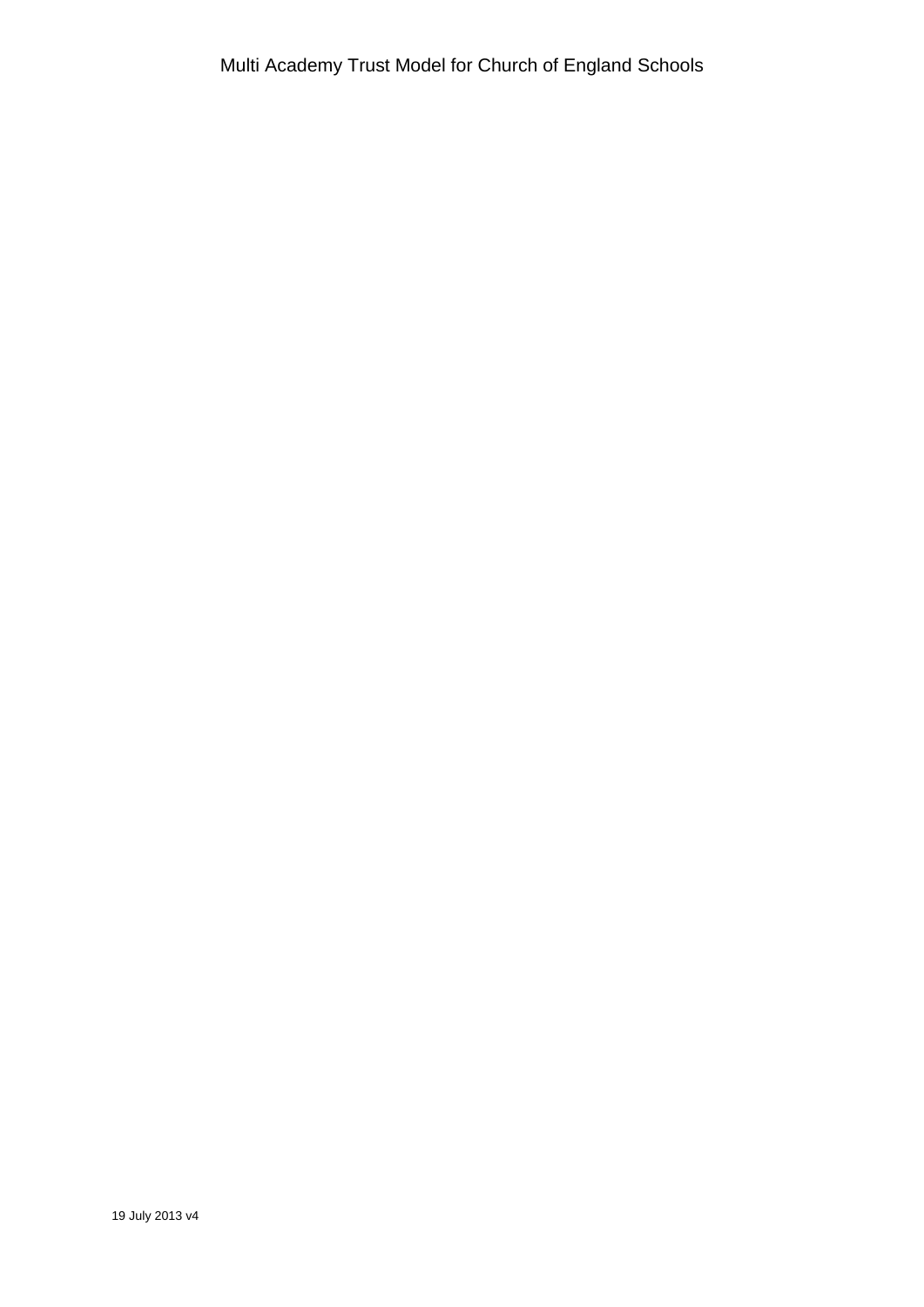### **THE COMPANIES ACT 2006**

#### **COMPANY LIMITED BY GUARANTEE**

# **ARTICLES OF ASSOCIATION**

#### **OF**

#### **THE DIOCESE OF GLOUCESTER ACADEMIES TRUST**

#### **INTERPRETATION**

- 1. In these Articles:-
	- (a) "the Academies" means all the schools referred to in Article 4 and established by the Company (and "Academy" shall mean any one of those schools);
	- (b) "Academy Financial Year" means the academic year from  $1<sup>st</sup>$  of September to  $31<sup>st</sup>$ of August of the following year;
	- (c) "the Articles" means these Articles of Association of the Company;
	- (d) "Chief Executive Officer" means such person as may be appointed by the Directors as the Chief Executive Officer of the Company;
	- (e) "Chief Inspector" means Her Majesty's Chief Inspector of Education, Children's Services and Skills or his successor;
	- (f) "clear days" in relation to the period of a notice means the period excluding the day when the notice is given or deemed to be given and the day on which it is given or on which it is to take effect;
	- (g) "Clerk" means the clerk to the Directors or any other person appointed to perform the duties of the clerk to the Directors, including a joint, assistant or deputy clerk;
	- (h) "the Company" means, save as otherwise defined at Article 6.9, the company intended to be regulated by these Articles and referred to in Article 2;
	- (i) "Diocese" means the Church of England diocese in which the Academies are situated;
	- (j) "Diocesan Board of Education" means that body constituted under the Diocesan Boards of Education Measure 1991 for the Diocese and any successor body;
	- (k) "Diocesan Board of Finance" means the Diocesan Board of Finance for the Diocese;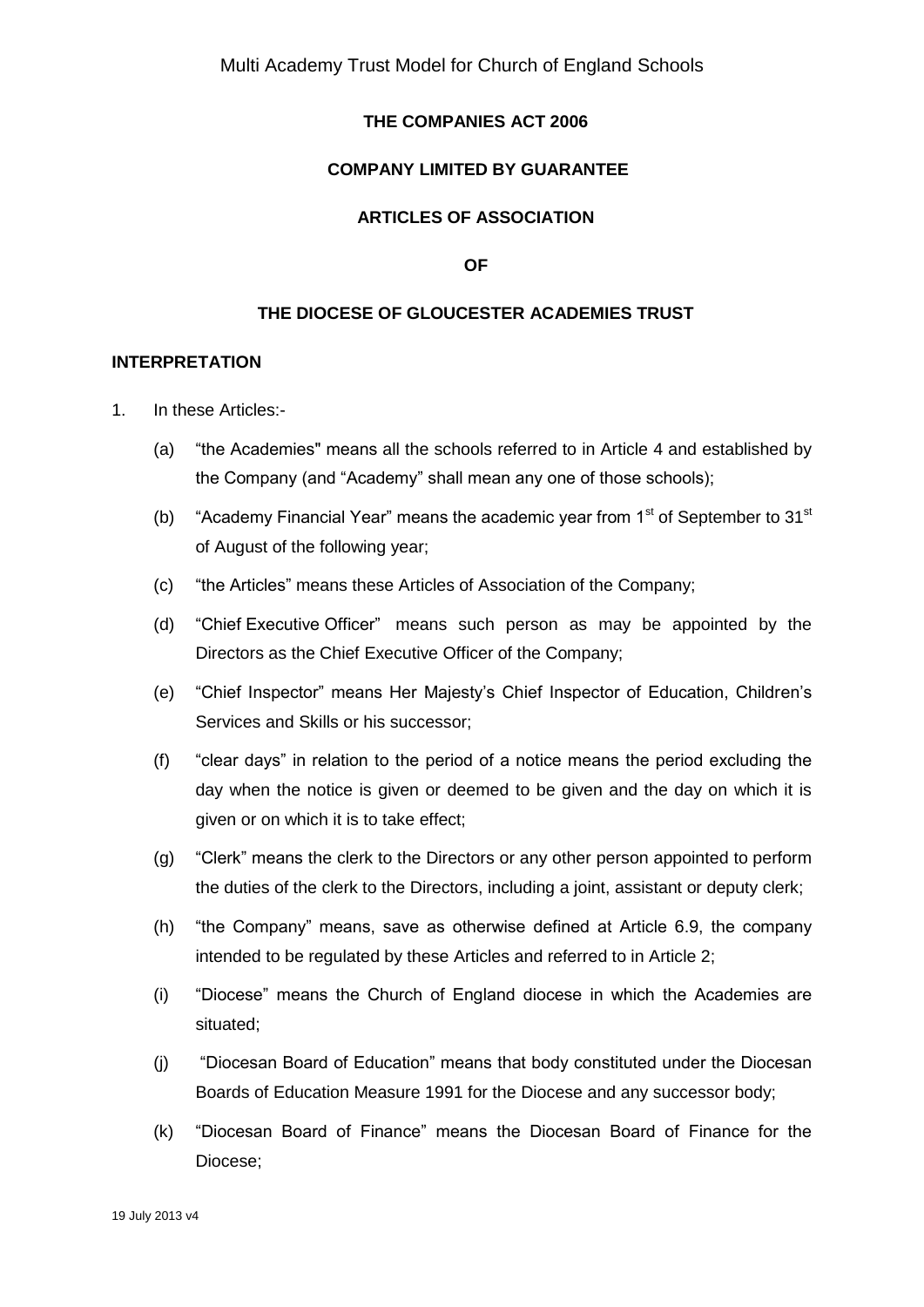- (l) "the Directors" means, save as otherwise defined at Article 6.9, the directors of the Company (and "Director" means any one of those directors);
- (m) "Financial Expert" means an individual, company or firm who is authorised to give investment advice under the Financial Services and Markets Act 2000;
- (n) "the LAs" means all the local authorities covering the areas in which the Academies are situated (and "the LA" shall mean any one of these local authorities);
- (o) "Local Authority Associated Person" means any person associated (within the meaning given in section 69(5) of the Local Government and Housing Act 1989) with any local authority by which the Company is influenced;
- (p) "Local Governing Bodies" means the committees appointed pursuant to Articles 100-102 and 104 (and "Local Governing Body" means any one of these committees);
- (q) "Member" means a member of the Company and someone who as such is bound by the undertaking contained in Article 8;
- (r) "the Memorandum" means the Memorandum of Association of the Company;
- (s) "Office" means the registered office of the Company;
- (t) "Parent Directors" means the Directors elected or appointed pursuant to Articles 53 – 56 inclusive;
- (u) "Parent Local Governor" means the parent member of a Local Governing Body elected or appointed in accordance with Article 53-56;
- (v) "Principals" means the head teachers of the Academies (and "Principal" means any one of these head teachers);
- (w) "Principal Regulator" means the body or person appointed as the Principal Regulator under the Charities Act 2011;
- (x) "Relevant Funding Agreements" means the agreement or agreements entered into by the Company and the Secretary of State under section 1 of the Academies Act 2010 for the establishment of each Academy, including any variation or supplemental agreements thereof;
- (y) "Scheme of Delegation" means an instrument by the Directors delegating such powers and responsibilities of the Directors as may be appropriate for them to delegate to the Local Governing Bodies consistently with the Objects;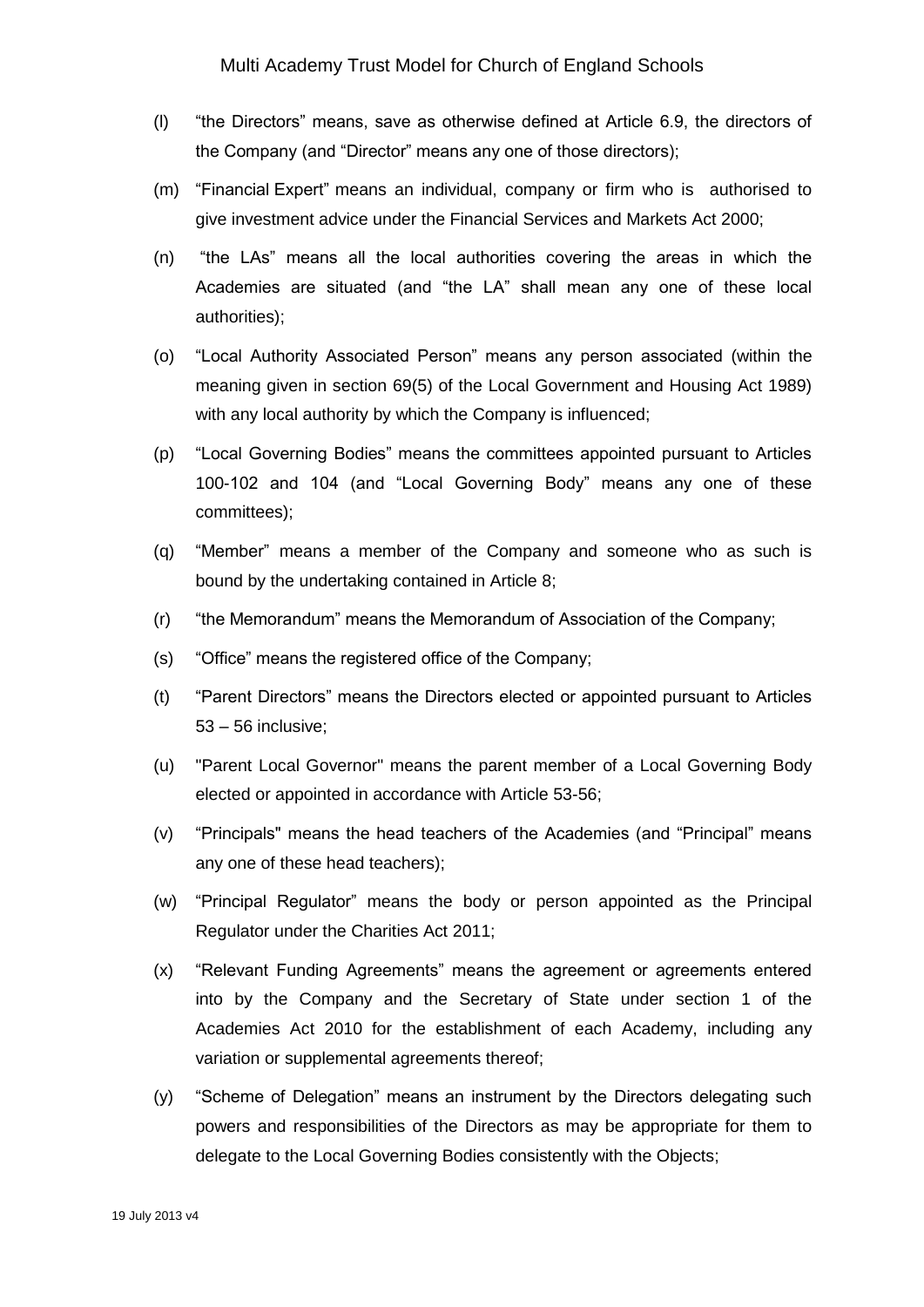- (z) "the seal" means the common seal of the Company if it has one;
- (aa) "Secretary of State" means the Secretary of State for Education or successor;
- (bb) "Staff Director" means an employee of the Company who may be appointed as a Director pursuant to Article 50A, 50B;
- (cc) "Teacher" means a person employed under a contract of employment or a contract for services or otherwise engaged to provide his services as a teacher at one or more Academies;
- (dd) "Trustees" means those trustees holding the schools' sites and providing them to the Academy Trust for use and occupation by the Academies;
- (ee) "the United Kingdom" means Great Britain and Northern Ireland;
- (ff) words importing the masculine gender only shall include the feminine gender. Words importing the singular number shall include the plural number, and vice versa;
- (gg) subject as aforesaid, words or expressions contained in these Articles shall, unless the context requires otherwise, bear the same meaning as in the Companies Act 2006, as appropriate;
- (hh) any reference to a statute or statutory provision or measure shall include any statute or statutory provision or measure which replaces or supersedes such statute or statutory provision or measure including any modification or amendment thereto.
- 2. The Company's name is **THE DIOCESE OF GLOUCESTER ACADEMIES TRUST** (and in this document it is called "**the Company**").
- 3. The Company's registered office is to be situated in England and Wales.

#### **OBJECTS**

4. The Company's object ("**the Object**") is specifically restricted to the following:

to advance for the public benefit education in the United Kingdom, in particular but without prejudice to the generality of the foregoing by establishing, maintaining, carrying on, managing and developing Academies which shall offer a broad and balanced curriculum and which shall include:

19 July 2013 v4 (i) Church of England schools designated as such which shall be conducted in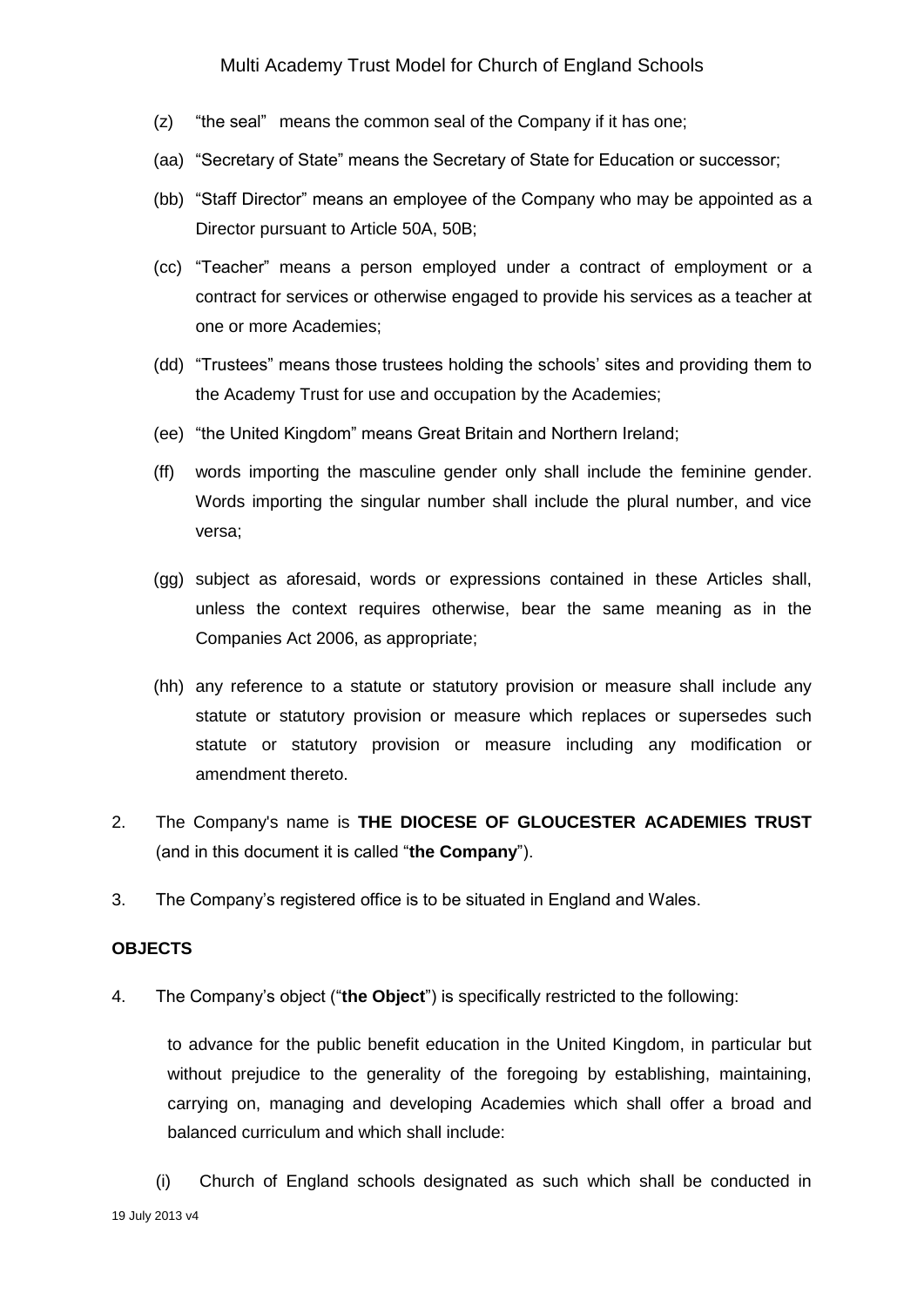accordance with the principles, practices and tenets of the Church of England both generally and in particular in relation to arranging for religious education and daily acts of worship, and having regard to any advice issued by the Diocesan Board of Education; and

- (ii) other Academies whether with or without a designated religious character; but in relation to each of the Academies to recognise and support their individual ethos, whether or not designated Church of England.
- 5. In furtherance of the Object but not further or otherwise the Company may exercise the following powers:
	- (a) to draw, make, accept, endorse, discount, execute and issue promissory notes, bills, cheques and other instruments, and to operate bank accounts in the name of the Company;
	- (b) to raise funds and to invite and receive contributions provided that in raising funds the Company shall not undertake any substantial permanent trading activities and shall conform to any relevant statutory regulations;
	- (c) (subject to such further consents as may be required by law or as may be required from the Trustees as landlords/licensors where this is the case) to acquire, alter, improve and charge or otherwise dispose of property;
	- (d) subject to Article 6 below to employ such staff, as are necessary for the proper pursuit of the Object (including the maintenance of an effective Church of England ethos in relation to Academies falling within Article 4(i)) and to make all reasonable and necessary provision for the payments of pensions and superannuation to staff and their dependants;
	- (e) to establish or support, whether financially or otherwise, any charitable trusts, associations or institutions formed for all or any of the Object;
	- (f) to co-operate with other charities, other independent schools, schools maintained by a local authority, 16-19 Academies, alternative provision Academies, institutions within the further education sector, voluntary bodies and statutory authorities operating in furtherance of the Object and to exchange information and advice with them;

19 July 2013 v4 (g) to pay out of funds of the Company the costs, charges and expenses of and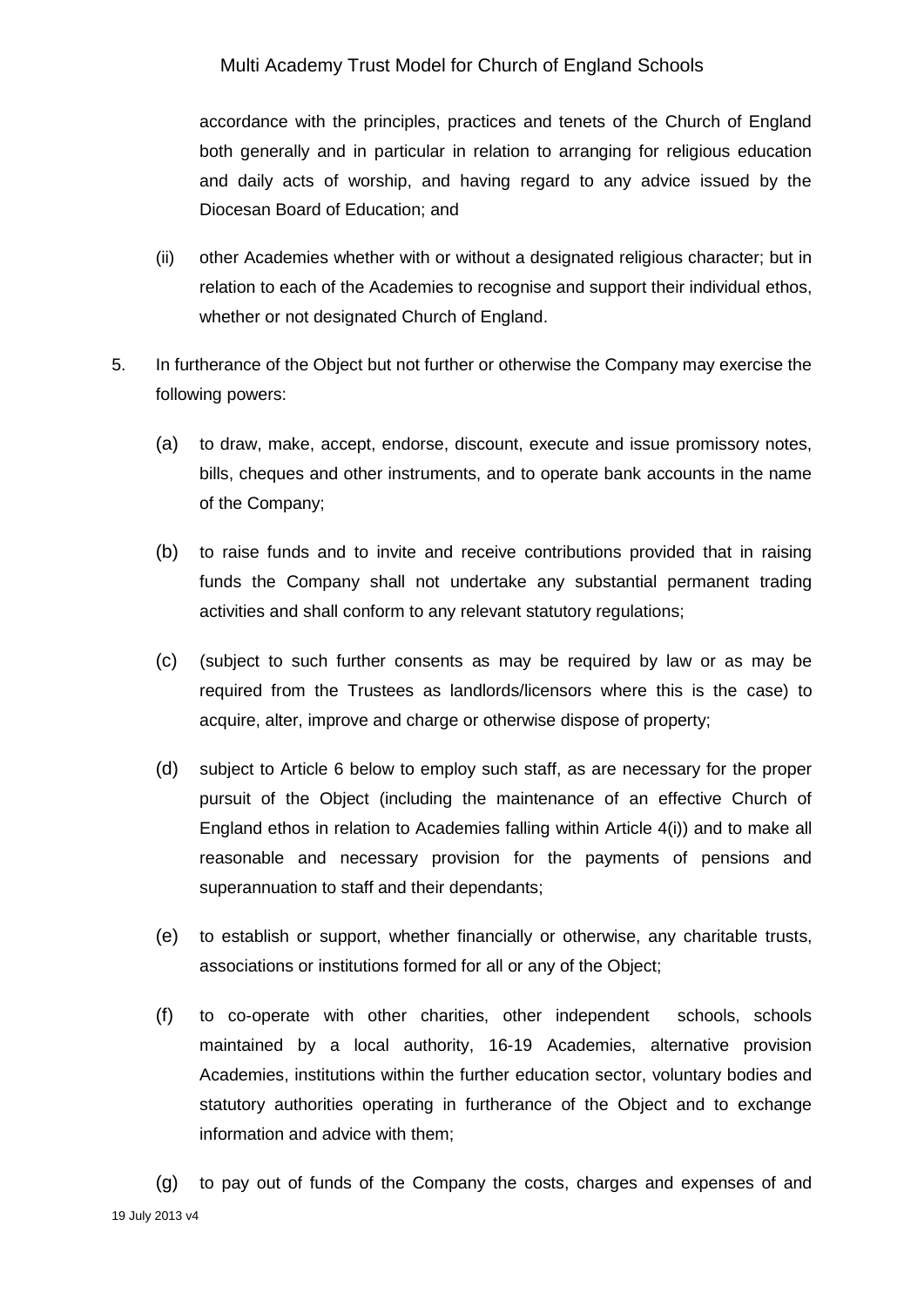incidental to the formation and registration of the Company;

- (h) to establish, maintain, carry on, manage and develop the Academies at locations to be determined by the Directors;
- (i) to offer scholarships, exhibitions, prizes and awards to pupils and former pupils, and otherwise to encourage and assist pupils and former pupils;
- (j) to provide educational facilities and services to students of all ages and the wider community for the public benefit;
- (k) to carry out research into the development and application of new techniques in education and to their approach to curriculum development and delivery and to publish the results of such research, and to develop means of benefiting from application of the experience of industry, commerce, other schools and the voluntary sector to the education of pupils in academies;
- (l) subject to such consents as may be required from the Trustees or otherwise required by law and/or by any contract entered into by or on behalf of the Company, to borrow and raise money for the furtherance of the Object in such manner and on such security as the Company may think fit;
- (m) to deposit or invest any funds of the Company not immediately required for the furtherance of its object (but to invest only after obtaining such advice from a financial expert as the Directors consider necessary and having regard to the suitability of investments and the need for diversification);
- (n) to delegate the management of investments to a financial expert, but only on terms that:
	- (i) the investment policy is set down in writing for the financial expert by the Directors;
	- (ii) every transaction is reported promptly to the Directors;
	- (iii) the performance of the investments is reviewed regularly with the Directors;
	- (iv) the Directors are entitled to cancel the delegation arrangement at any time;
	- (v) the investment policy and the delegation arrangement are reviewed at least once a year;
	- (vi) all payments due to the financial expert are on a scale or at a level which is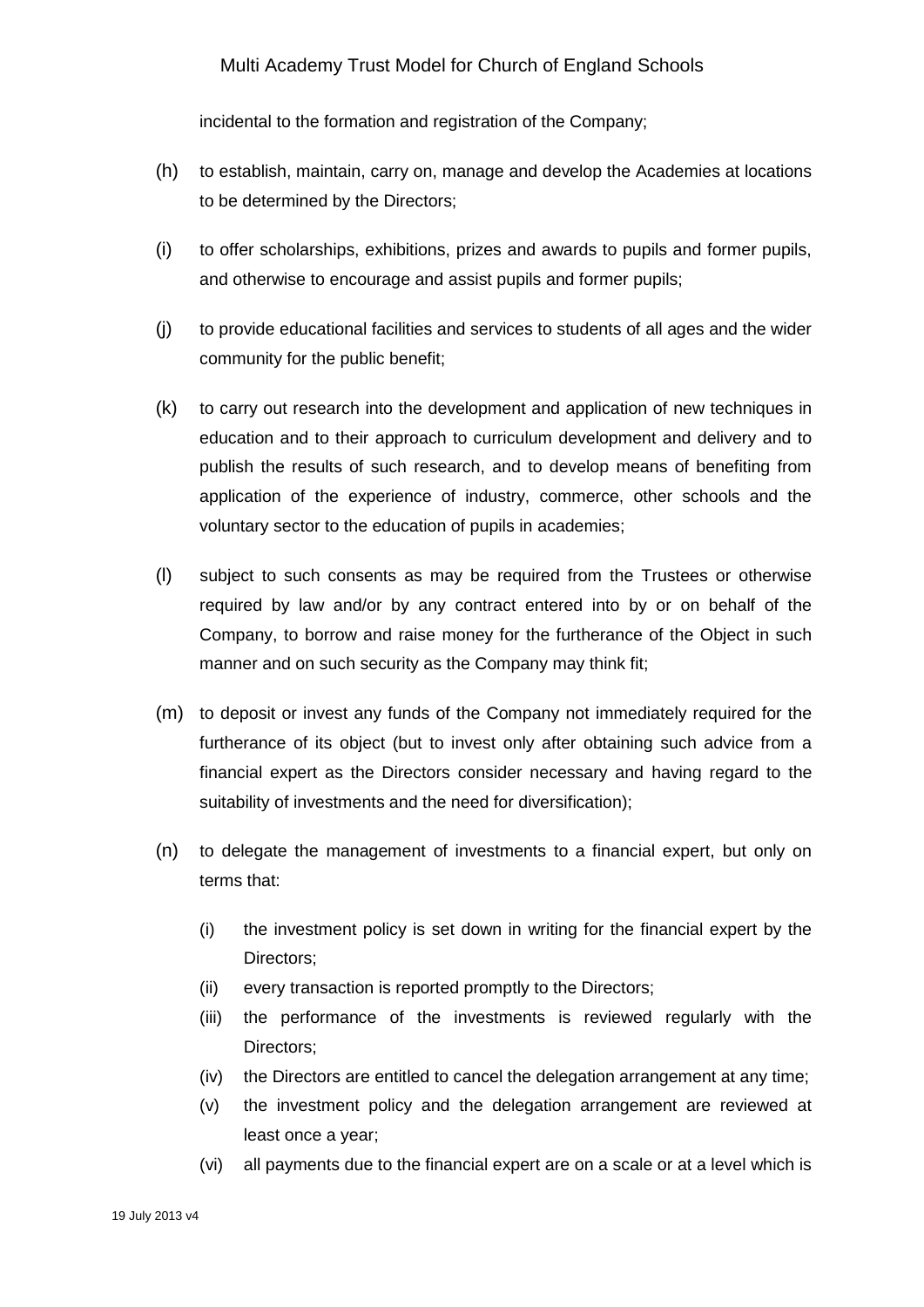agreed in advance and are notified promptly to the Directors on receipt; and

- (vii) the financial expert must not do anything outside the powers of the Directors;
- (o) to arrange for investments or other property of the Company to be held in the name of a nominee company acting under the control of the Directors or of a financial expert acting under their instructions, and to pay any reasonable fee required;
- (p) to provide indemnity insurance to Directors and the members of any Local Governing Body (to the extent necessary) in accordance with, and subject to the conditions of section 232 to 235 of the Companies Act 2006, section 189 of the Charities Act 2011 or any other provision of law applicable to charitable companies and any such indemnity is limited accordingly;
- (q) to establish subsidiary companies to carry on any trade or business for the purpose of raising funds for the Company;
- (r) to do all such other lawful things as are necessary for or are incidental to or conducive to the achievement of the Object and appropriate to the religious character of the Academy.
- 6.1 The income and property of the Company shall be applied solely towards the promotion of the Object.
- 6.2 None of the income or property of the Company may be paid or transferred directly or indirectly by way of dividend bonus or otherwise by way of profit to any member of the Company. Nonetheless a Member of the Company who is not also a Director may:
	- (a) benefit as a beneficiary of the Company;
	- (b) be paid reasonable and proper remuneration for any goods or services supplied to the Company;
	- (c) be paid rent for premises let by the Member of the Company if the amount of the rent and other terms of the letting are reasonable and proper; and
	- (d) be paid interest on money lent to the Company at a reasonable and proper rate, such rate not to exceed 2 per cent per annum below the base lending rate of a UK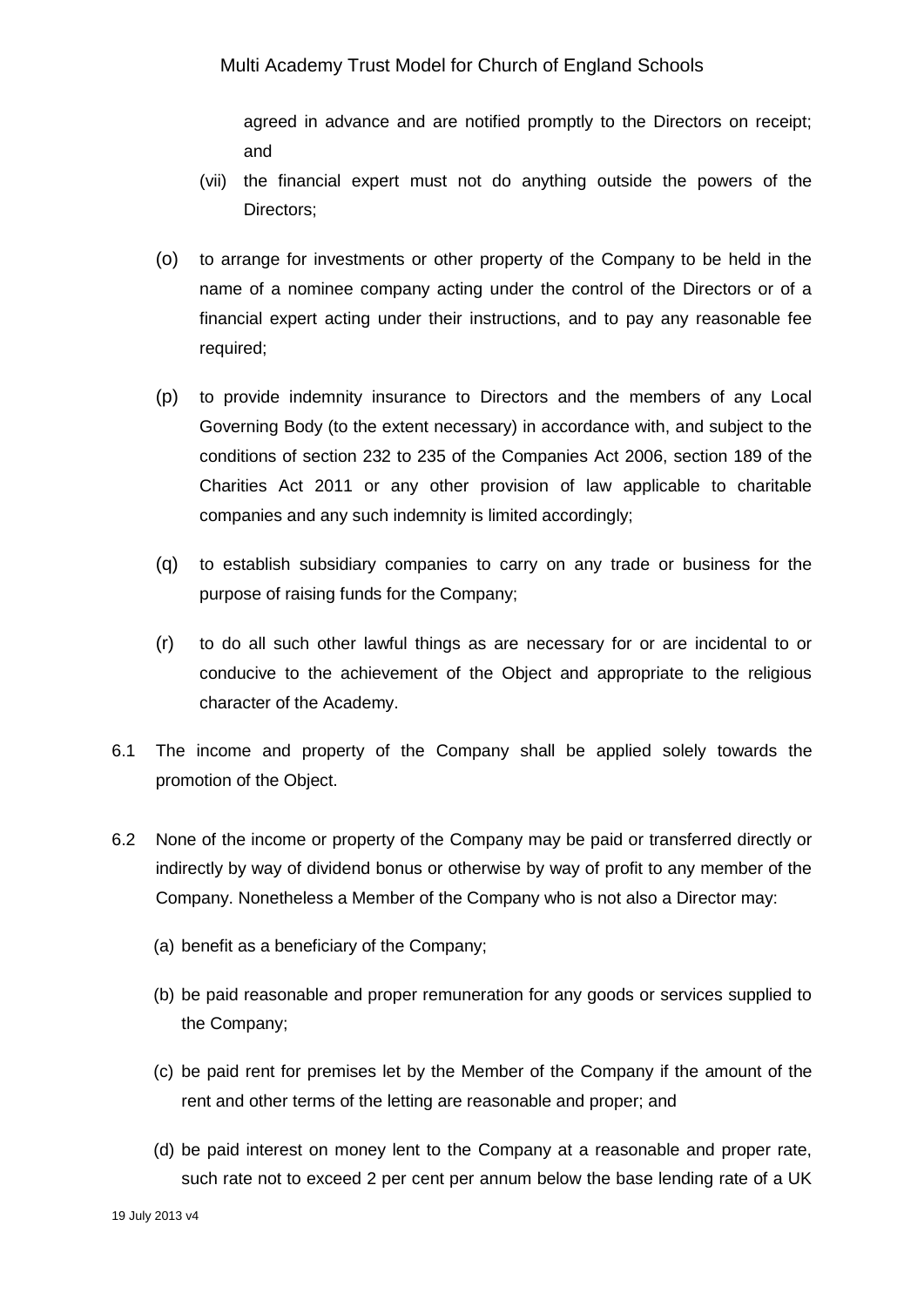clearing bank selected by the Directors, or 0.5%, whichever is the higher.

- 6.3 A Director may benefit from any indemnity insurance purchased at the Company's expense to cover the liability of the Directors which by virtue of any rule of law would otherwise attach to them in respect of any negligence, default or breach of trust or breach of duty of which they may be guilty in relation to the Company: provided that any such insurance shall not extend to:
	- (i) any claim arising from any act or omission which Directors knew to be a breach of trust or breach of duty or which was committed by the Directors in reckless disregard to whether it was a breach of trust or breach of duty or not; and,
	- (ii) provided also that any such insurance shall not extend to the costs of any unsuccessful defence to a criminal prosecution brought against the Directors in their capacity as directors of the Company.

Further, this Article does not authorise a Director to benefit from any indemnity insurance that would be rendered void by any provision of the Companies Act 2006, the Charities Act 2011 or any other provision of law.

- 6.4 A company, which has shares listed on a recognised stock exchange and of which any one Director holds no more than 1% of the issued capital of that company, may receive fees, remuneration or other benefit in money or money's worth from the Company.
- 6.5 A Director may at the discretion of the Directors be reimbursed from the property of the Company for reasonable expenses properly incurred by him or her when acting on behalf of the Company, but excluding expenses in connection with foreign travel.
- 6.6 No Director may:
	- (a) buy any goods or services from the Company;
	- (b) sell goods, services, or any interest in land to the Company;
	- (c) be employed by, or receive any remuneration from the Company other than the Chief Executive Officer;
	- (d) receive any other financial benefit from the Company unless: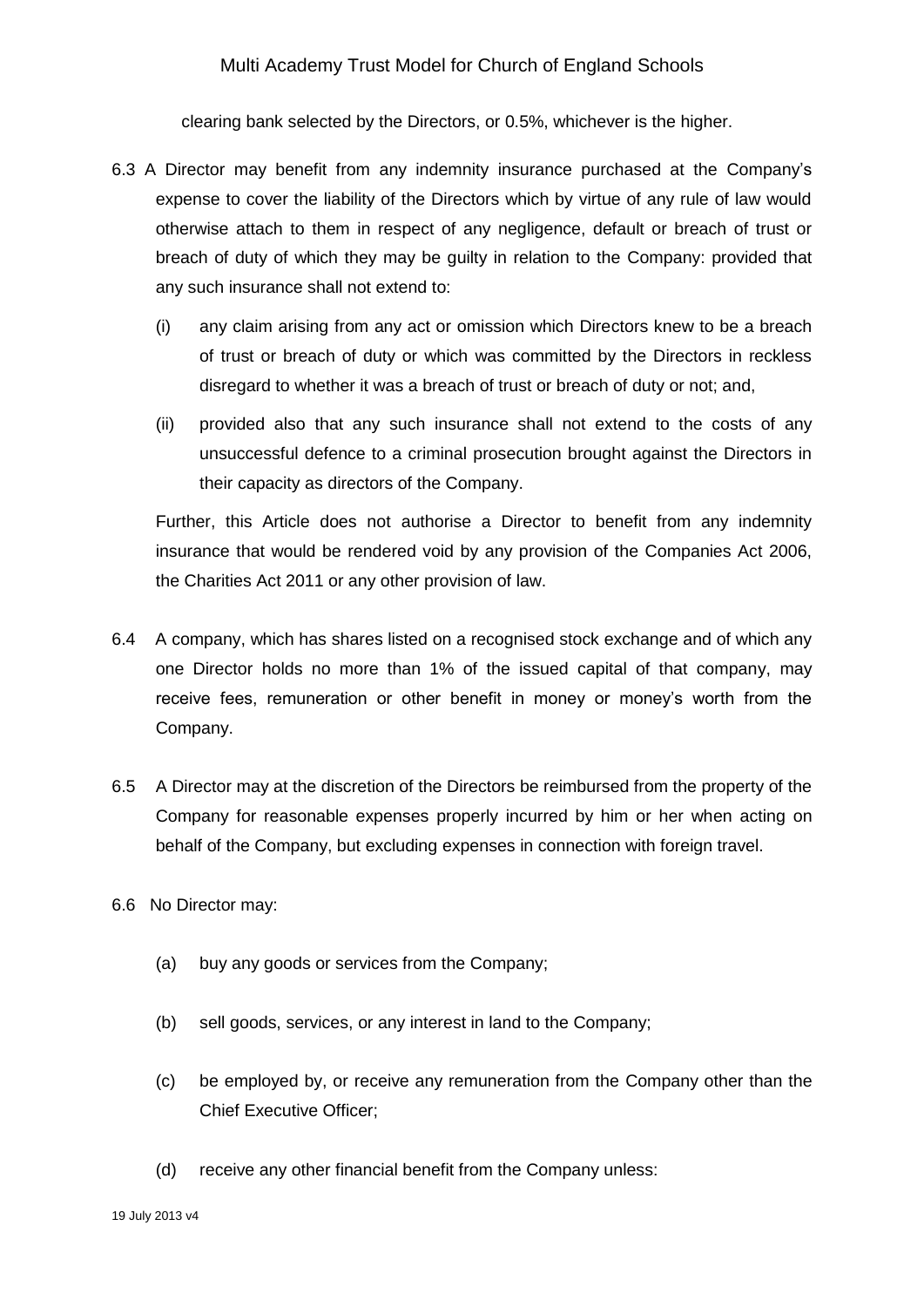- (i) the payment is permitted by Article 6.7 and the Directors follow the procedure and observe the conditions set out in Article 6.8; or
- (ii) the Directors obtain the prior written approval of the Charity Commission and fully comply with any procedures it prescribes.
- 6.7 Subject to Article 6.8, a Director may:
	- (a) receive a benefit from the Company in the capacity of a beneficiary of the Company;
	- (b) be employed by the Company or enter into a contract for the supply of goods or services to the Company, other than for acting as a Director;
	- (c) receive interest on money lent to the Company at a reasonable and proper rate not exceeding 2% per annum below the base rate of a clearing bank to be selected by the Directors, or 0.5%, whichever is the higher; and
	- (d) receive rent for premises let by the Director to the Company if the amount of the rent and the other terms of the lease are reasonable and proper.
- 6.8 The Company and its Directors may only rely upon the authority provided by Article 6.7 if each of the following conditions is satisfied:
	- (a) the remuneration or other sums paid to the Director do not exceed an amount that is reasonable in all the circumstances.
	- (b) the Director is absent from the part of any meeting at which there is discussion of:
		- (i) his or her employment, remuneration, or any matter concerning the contract, payment or benefit; or
		- (ii) his or her performance in the employment, or his or her performance of the contract; or
		- (iii) any proposal to enter into any other contract or arrangement with him or her or to confer any benefit upon him or her that would be permitted under Article 6.7; or
		- (iv) any other matter relating to a payment or the conferring of any benefit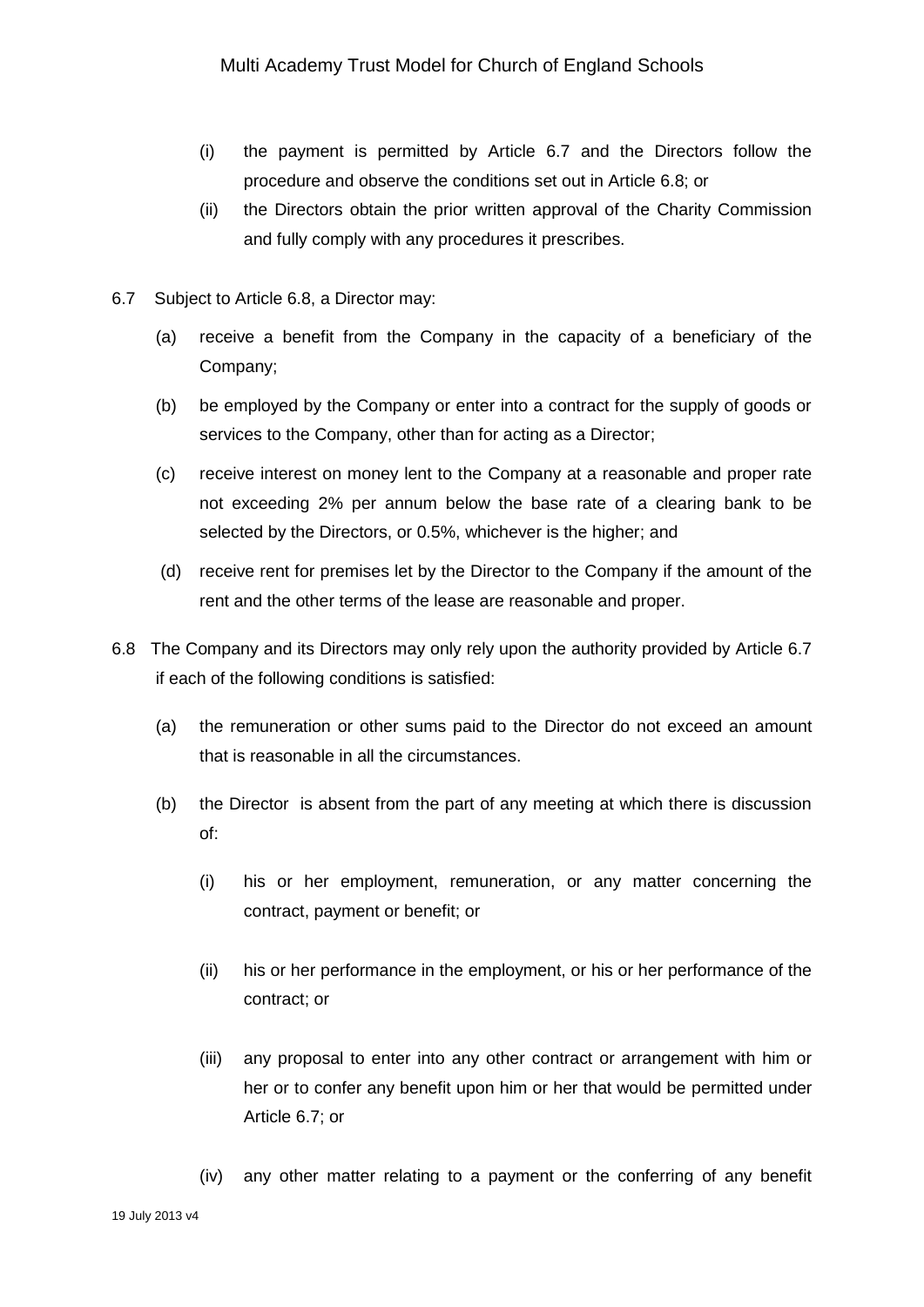permitted by Article 6.7,

- (c) the Director does not vote on any such matter and is not to be counted when calculating whether a quorum of Directors is present at the meeting;
- (d) save in relation to employing or contracting with the Chief Executive Officer the other Directors are satisfied that it is in the interests of the Company to employ or to contract with that Director rather than with someone who is not a Director. In reaching that decision the Directors must balance the advantage of employing a Director against the disadvantages of doing so (especially the loss of the Director's services as a result of dealing with the Director's conflict of interest);
- (e) the reason for their decision is recorded by the Directors in the minute book; and
- (f) a majority of the Directors then in office have received no such payments or benefit.
- 6.8A The provision in Article 6.6(c) that no Director may be employed by or receive any remuneration from the Company (other than a Staff Director or the Chief Executive Officer) does not apply to an employee of the Company who is subsequently elected or appointed as a Director save that this Article shall only allow such a Director to receive remuneration or benefit from the Company in his capacity as an employee of the Company and provided that the procedure as set out in Articles 6.8(b)(i), (ii) and 6.8(c) is followed.

6.9 In Articles 6.2 - 6.9:

- (a) "company" shall include any company in which the Company:
	- holds more than 50% of the shares; or
	- controls more than 50% of the voting rights attached to the shares; or
	- has the right to appoint one or more Directors to the Board of the company:
- (b) "Director" shall include any child, stepchild, parent, grandchild, grandparent, brother, sister or spouse of the Director or any person living with the Director as his or her partner;
- (c) the employment or remuneration of a Director includes the engagement or remuneration of any firm or company in which the Director is: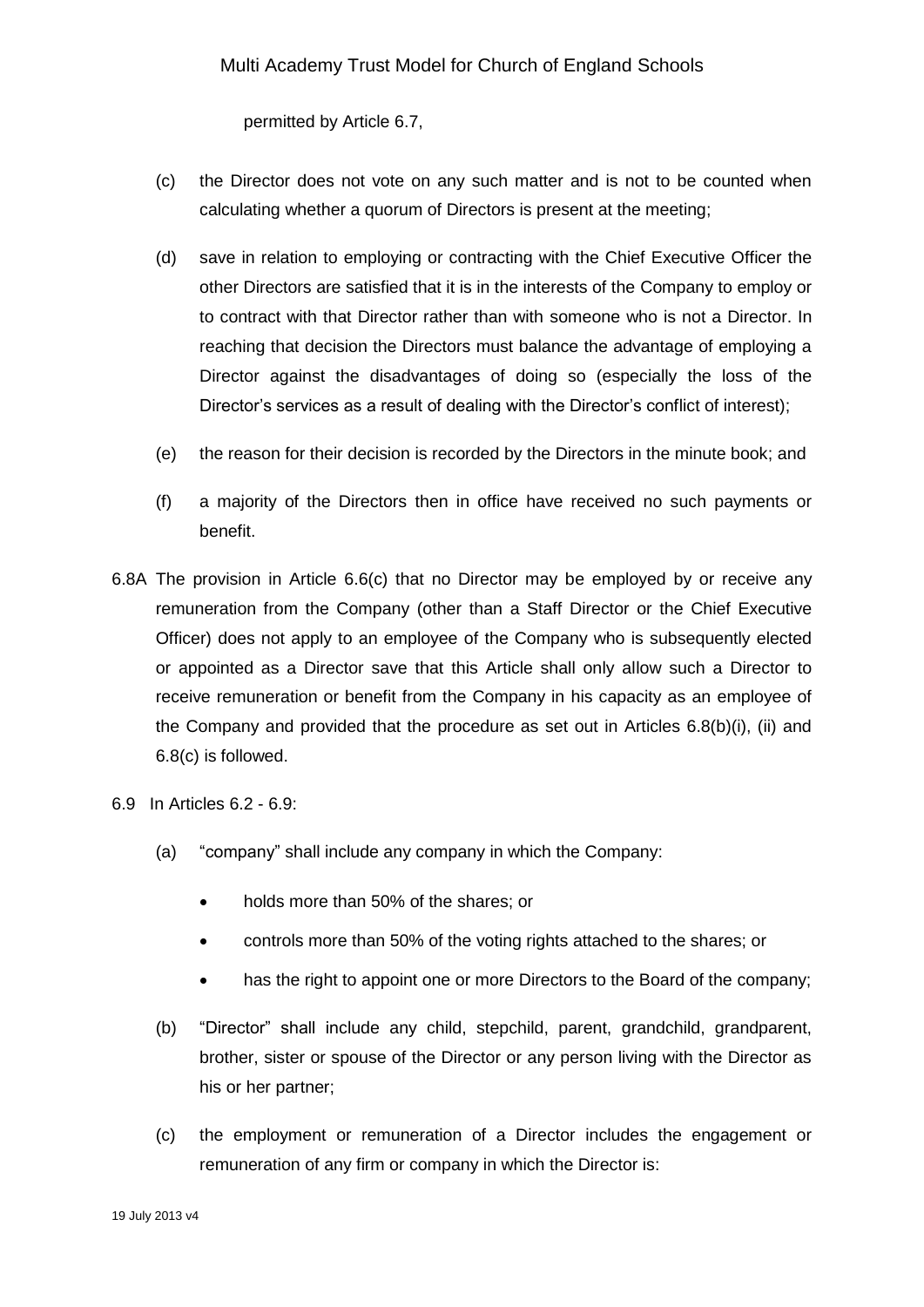- (i) a partner;
- (ii) an employee;
- (iii) a consultant;
- (iv) a director;
- (v) a member; or
- (vi) a shareholder, unless the shares of the company are listed on a recognised stock exchange and the Director holds less than 1% of the issued capital.
- 7. The liability of the members of the Company is limited.
- 8. Every Member of the Company undertakes to contribute such amount as may be required (not exceeding £10) to the Company's assets if it should be wound up while he or she is a Member or within one year after he or she ceases to be a Member, for payment of the Company's debts and liabilities before he or she ceases to be a Member, and of the costs, charges and expenses of winding up, and for the adjustment of the rights of the contributories among themselves.
- 9. If the Company is wound up or dissolved and after all its debts and liabilities (including any under section 2 of the Academies Act 2010) have been satisfied there remains any property it shall not be paid to or distributed among the Members of the Company, but shall be given or transferred to some other charity or charities having objects similar to the Object which prohibits the distribution of its or their income and property to an extent at least as great as is imposed on the Company by Article 6 above, chosen by the Members of the Company at or before the time of dissolution and if that cannot be done then to some other charitable object.
- 10. No alteration or addition shall be made to or in the provisions of the Memorandum and/or Articles without the written consent of the Trustees and the Diocesan Board of Education.<sup>1</sup>
- 11. No alteration or addition shall be made to or in the provisions of the Articles which would have the effect (a) that the Company would cease to be a company to which section 60 of the Companies Act 2006 applies; or (b) that the Company would cease to

1

 $1$  The requirement for the consent of the Trustees and the Diocesan Board of Education (whether they are members or otherwise) corresponds to the requirement for maintained schools that the consent of these bodies be obtained prior to a change to the Instrument of Government under the Schools Governance (Constitution) (England) Regulations 2007.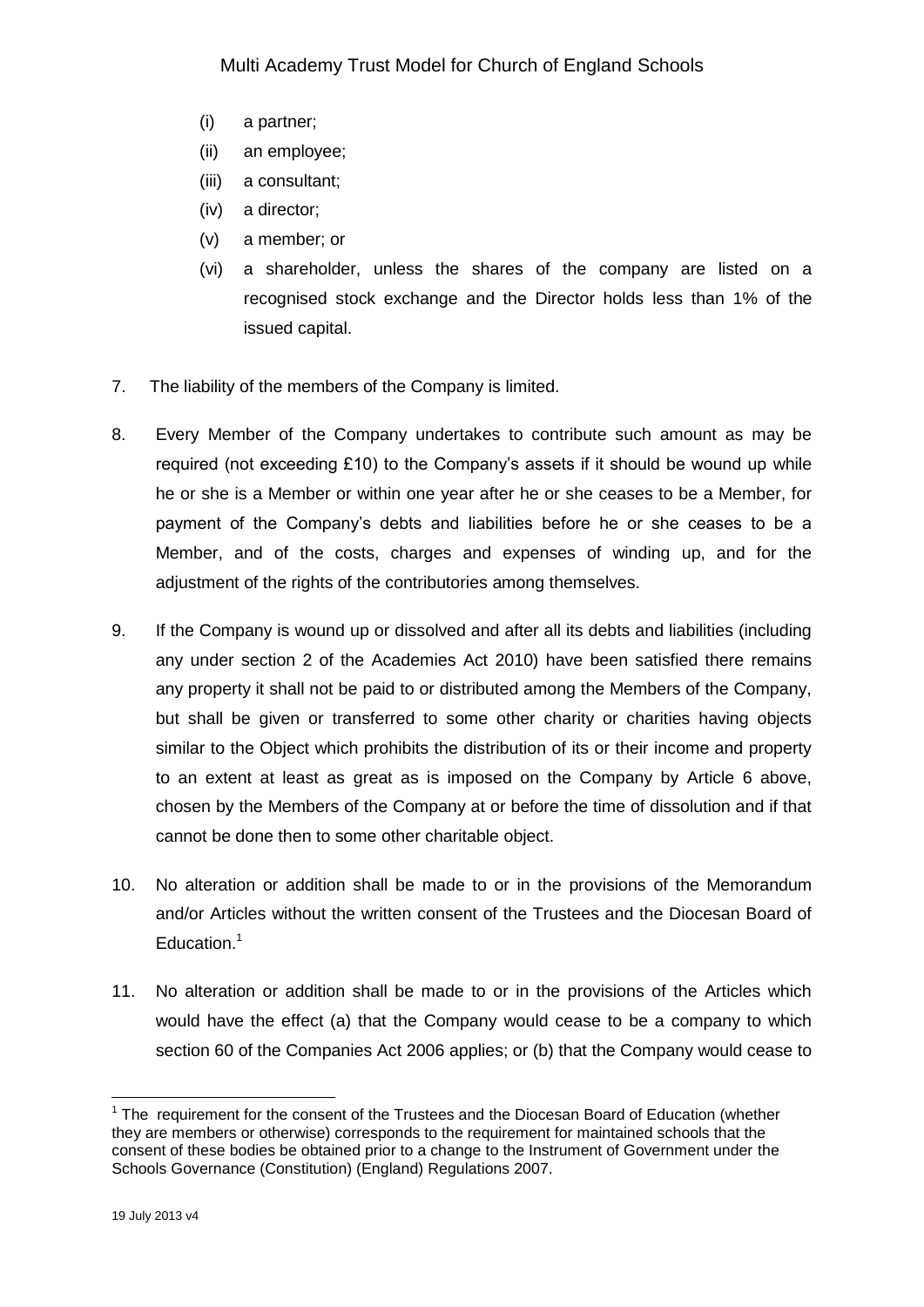be a charity.

#### **MEMBERS**

- 12. The Members of the Company shall comprise:
	- (a) The Diocese of Gloucester Education Trust, a private company limited by guarantee in England and Wales and registered with company number 07662129 (acting corporately by the hand of its director);
	- (b) two persons appointed by The Diocese of Gloucester Education Trust; and
	- (c) any person appointed under Article 16.
- 12A. An employee of the Company cannot be a Member of the Company.
- 13. Each of the persons entitled to appoint Members in Article 12 shall have the right from time to time by written notice delivered to the Office to remove any Member appointed by them and to appoint a replacement Member to fill a vacancy whether resulting from such removal or otherwise.
- 14. If any of the persons entitled to appoint Members in Article 12:
	- (a) in the case of an individual, die or become legally incapacitated;
	- (b) in the case of a corporate entity, cease to exist and are not replaced by a successor institution; or
	- (c) becomes insolvent or makes any arrangement or composition with their creditors generally,

their right to appoint Members under these Articles shall vest in the remaining Members.

- 15. Membership will terminate automatically if:
	- (a) a Member (which is a corporate entity) ceases to exist and is not replaced by a successor institution;
	- (b) a Member (who is an individual) dies or becomes incapable by reason of illness or injury of managing and administering his or her own affairs; or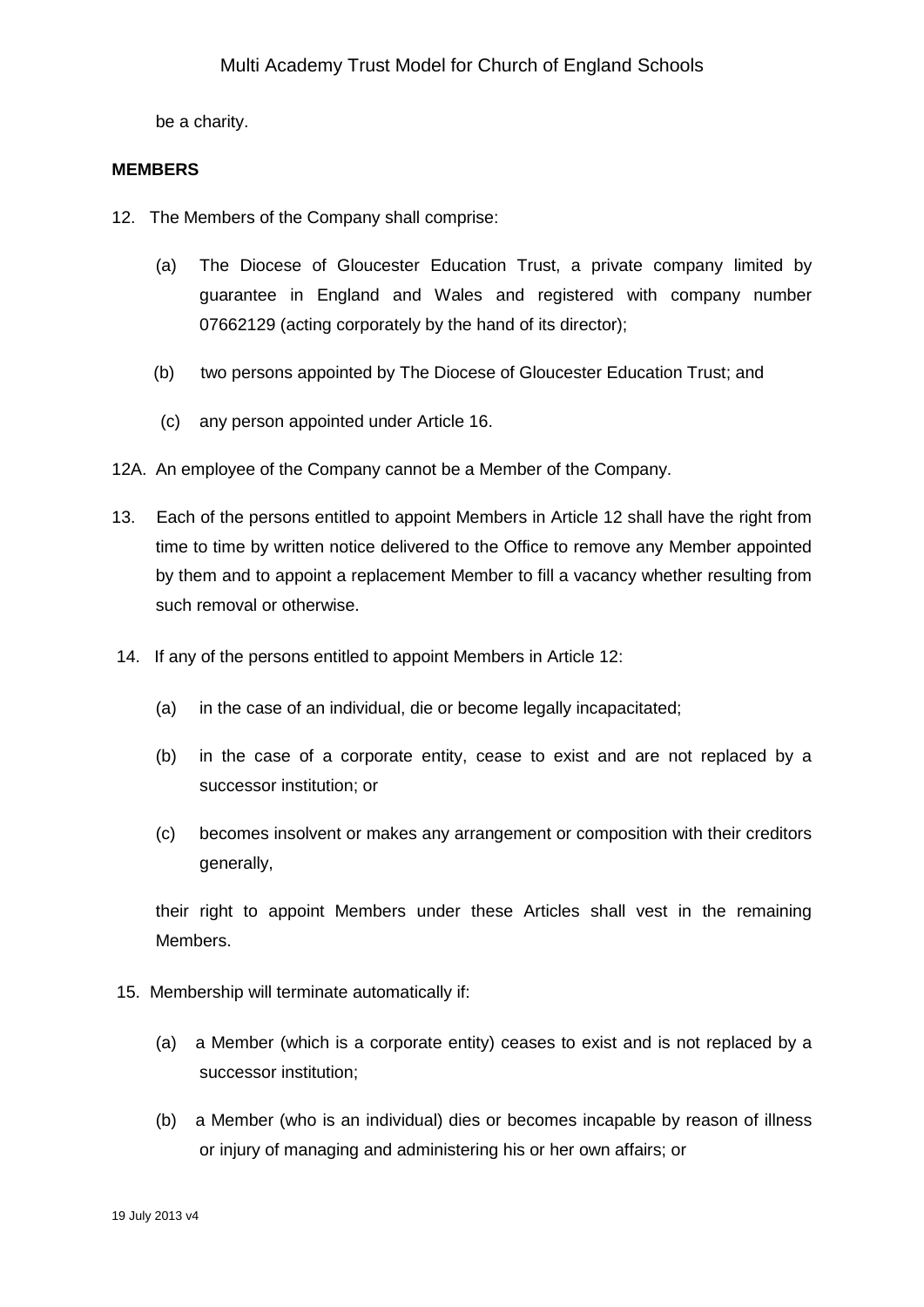- (c) a Member becomes insolvent or makes any arrangement or composition with that Member's creditors generally.
- 16. The Members with the written consent of the Diocesan Board of Education may agree by passing a special resolution in writing to appoint such additional Members as they think fit and may agree by passing a special resolution in writing to remove any such additional Members provided that such appointment or removal is in the interests of the Company.
- 17. Every person nominated to be a Member of the Company shall either sign a written consent to become a Member or sign the register of Members on becoming a Member.
- 18. Any Member may resign provided that after such resignation the number of Members is not less than three. A Member shall cease to be one immediately on the receipt by the Company of a notice in writing signed by the person or persons entitled to remove him under Articles 13 or 16 provided that no such notice shall take effect when the number of Members is less than three unless it contains or is accompanied by the appointment of a replacement Member.

### **GENERAL MEETINGS**

- 19. The Company shall hold an Annual General Meeting each year in addition to any other meetings in that year, and shall specify the meeting as such in the notices calling it; and not more than fifteen months shall elapse between the date of one Annual General Meeting of the Company and that of the next. Provided that so long as the Company holds its first Annual General Meeting within eighteen months of its incorporation, it need not hold it in the year of its incorporation or in the following year. The Annual General Meeting shall be held at such time and place as the Directors shall appoint. All general meetings other than Annual General Meetings shall be called General Meetings.
- 20. The Directors may call general meetings and, on the requisition of Members pursuant to the provisions of the Companies Act 2006, shall forthwith proceed to convene a general meeting in accordance with that Act. If there are not within the United Kingdom sufficient Directors to call a general meeting, any Director or any Member of the Company may call a general meeting.

# **NOTICE OF GENERAL MEETINGS**

19 July 2013 v4 21. General meetings shall be called by at least fourteen clear days' notice but a general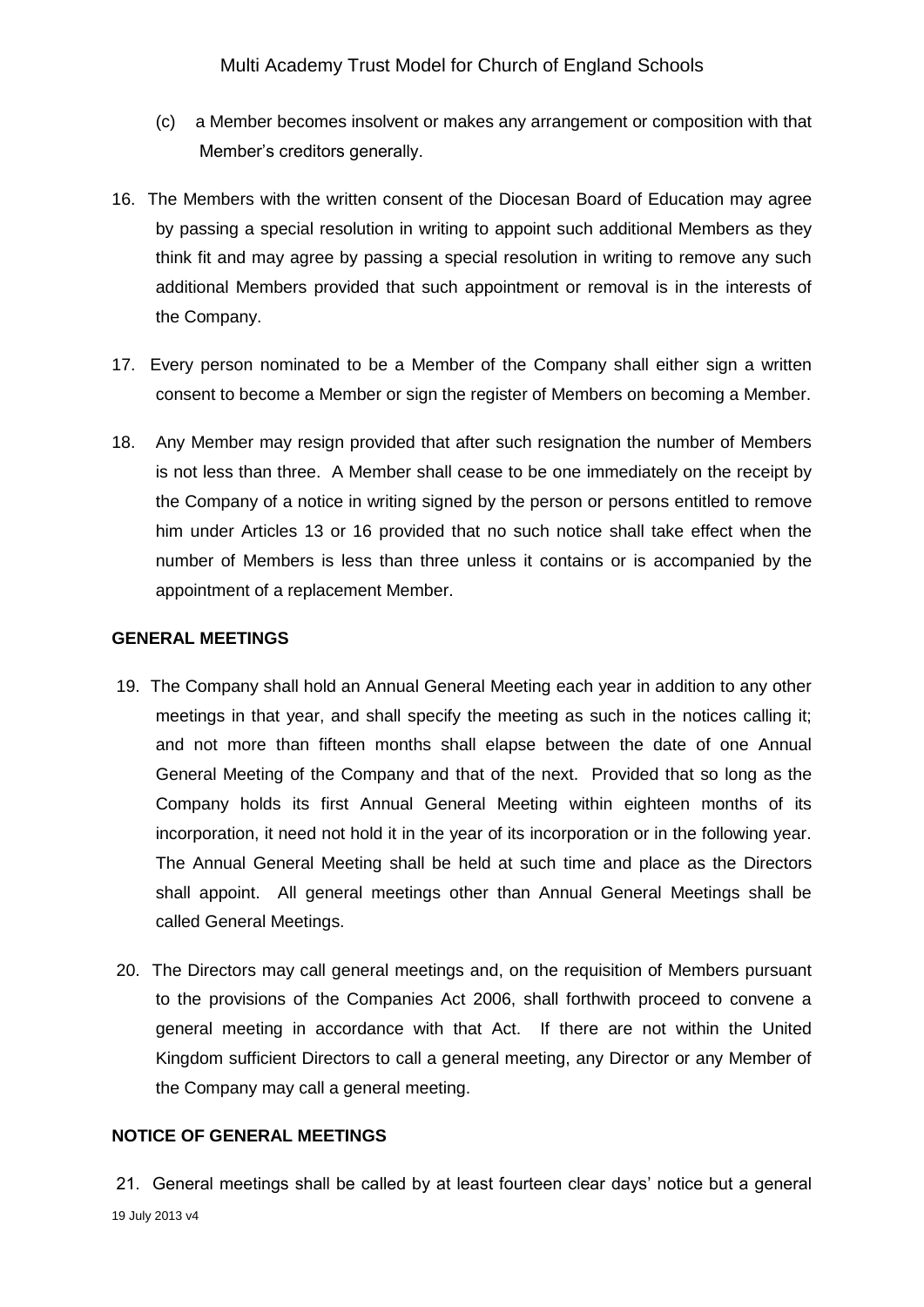meeting may be called by shorter notice if it is so agreed by a majority in number of Members having a right to attend and vote and together representing not less than 90% of the total voting rights at that meeting.

The notice shall specify the time and place of the meeting and the general nature of the business to be transacted and, in the case of an Annual General Meeting, shall specify the meeting as such. The notice shall also state that the Member is entitled to appoint a proxy.

The notice shall be given to all the Members, to the Directors and auditors.

22. The accidental omission to give notice of a meeting to, or the non-receipt of notice of a meeting by, any person entitled to receive notice shall not invalidate the proceedings at that meeting.

### **PROCEEDINGS AT GENERAL MEETINGS**

- 23. No business shall be transacted at any meeting unless a quorum is present. A Member counts towards the quorum by being present either in person or by proxy. Two persons entitled to vote upon the business to be transacted, each being a Member or a proxy of a Member or a duly authorised representative of a Member organisation shall constitute a quorum.
- 24. If a quorum is not present within half an hour from the time appointed for the meeting, or if during a meeting a quorum ceases to be present, the meeting shall stand adjourned to the same day in the next week at the same time and place or to such time and place as the Directors may determine.
- 25. If present, the chairman, if any, of the Directors shall preside as chairman of the meeting
- 26. If the chairman of the Directors is not present within fifteen minutes after the time appointed for holding the meeting, the Members present and entitled to vote shall choose one of their number to be chairman.
- 27. A Director shall, notwithstanding that he is not a Member, be entitled to attend and speak at any general meeting.
- 28. The chairman may, with the consent of a majority of the Members at a meeting at which a quorum is present (and shall if so directed by the meeting), adjourn the meeting from time to time and from place to place, but no business shall be transacted at any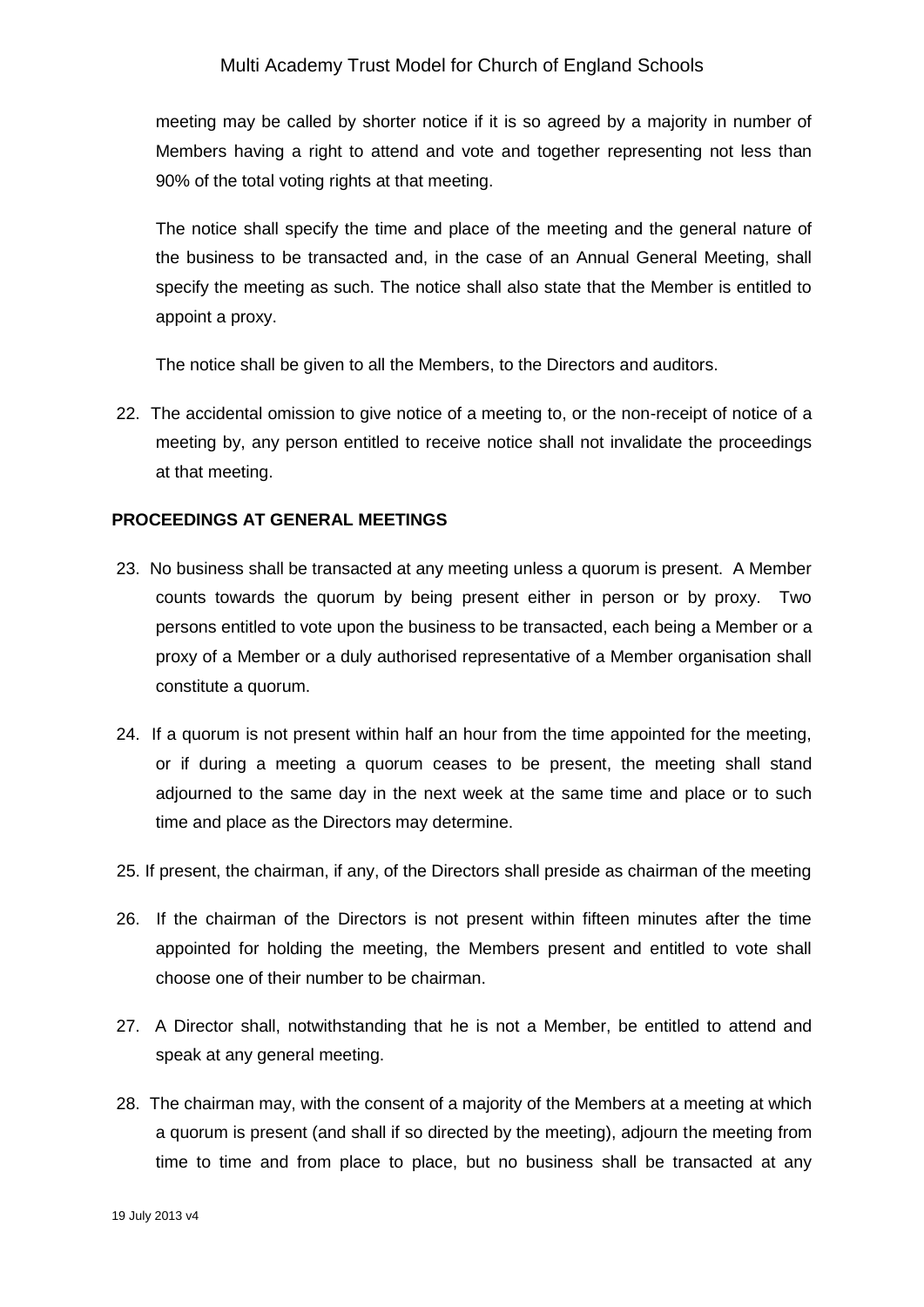adjourned meeting other than the business which might properly have been transacted at the meeting had the adjournment not taken place. When a meeting is adjourned for fourteen days or more, at least seven clear days' notice shall be given specifying the time and place of the adjourned meeting and the general nature of the business to be transacted. Otherwise it shall not be necessary to give any such notice.

- 29. A resolution put to the vote of the meeting shall be decided on a show of hands unless before, or on the declaration of the result of the show of hands, a poll is duly demanded. Subject to the provisions of the Companies Act 2006, a poll may be demanded:
	- (a) by the chairman; or
	- (b) by at least two Members having the right to vote at the meeting; or,
	- (c) by a Member or Members representing not less than one-tenth of the total voting rights of all the Members having the right to vote at the meeting.
- 30. Unless a poll is duly demanded a declaration by the chairman that a resolution has been carried or carried unanimously, or by a particular majority, or lost, or not carried by a particular majority and an entry to that effect in the minutes of the meeting shall be conclusive evidence of the fact without proof of the number or proportion of the votes recorded in favour of or against such resolution.
- 31. The demand for a poll may be withdrawn, before the poll is taken, but only with the consent of the chairman. The withdrawal of a demand for a poll shall not invalidate the result of a show of hands declared before the demand for the poll was made.
- 32. A poll shall be taken as the chairman directs and he may appoint scrutineers (who need not be Members) and fix a time, date and place for declaring the results. The result of the poll shall be deemed to be the resolution of the meeting at which the poll was demanded.
- 33. A poll demanded on the election of the chairman or on a question of adjournment shall be taken immediately. A poll demanded on any other question shall be taken either immediately or at such time, date and place as the chairman directs not being more than thirty days after the poll is demanded. The demand for a poll shall not prevent continuance of a meeting for the transaction of any business other than the question on which the poll is demanded. If a poll is demanded before the declaration of the result of a show of hands and the demand is duly withdrawn, the meeting shall continue as if the demand had not been made.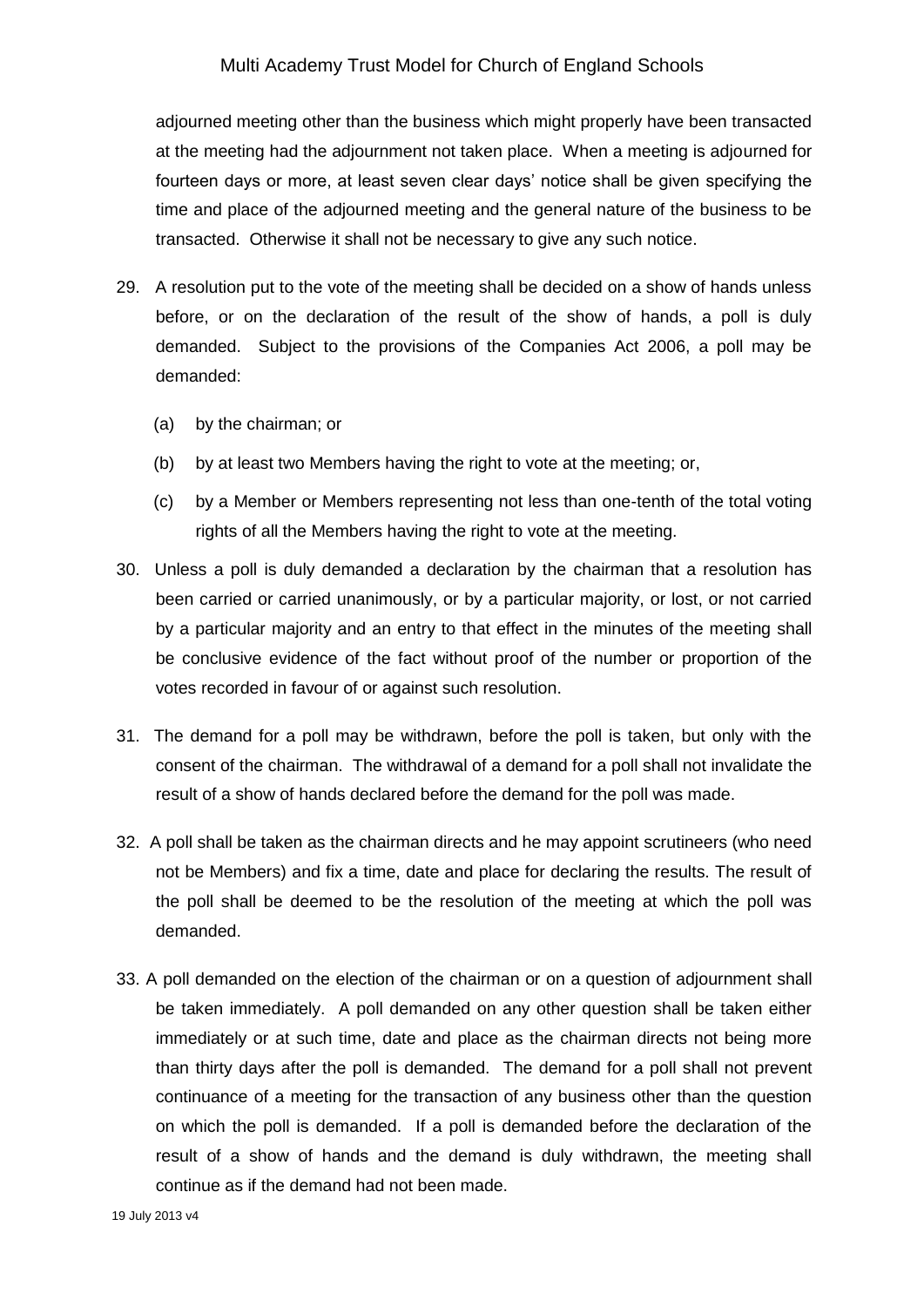- 34. No notice need be given of a poll not taken immediately if the time and place at which it is to be taken are announced at the meeting at which it is demanded. In other cases at least seven clear days' notice shall be given specifying the time and place at which the poll is to be taken.
- 35. A resolution in writing agreed by such number of members as required if it had been proposed at a general meeting shall be as effectual as if it had been passed at a general meeting duly convened and held provided that a copy of the proposed resolution has been sent to every Member. The resolution may consist of several instruments in the like form each agreed by one or more Members.

#### **VOTES OF MEMBERS**

- 36. On the show of hands every Member present in person shall have one vote. On a poll every Member present in person or by proxy shall have one vote.
- 37. Not used.
- 38. No Member shall be entitled to vote at any general meeting unless all moneys then payable by him to the Company have been paid.
- 39. No objections shall be raised to the qualification of any person to vote at any general meeting except at the meeting or adjourned meeting at which the vote objected to is tendered, and every vote not disallowed at the meeting shall be valid. Any objection made in due time shall be referred to the chairman whose decision shall be final and conclusive.
- 40. An instrument appointing a proxy shall be in writing, signed by or on behalf of the appointer and shall be in the following form (or in a form as near thereto as circumstances allow or in any other form which is usual or which the Directors may approve) -

"I/We, …….., of ………, being a Member/Members of the above named Company, hereby appoint …… of ……, or in his absence, …….. of ……. as my/our proxy to attend, speak and vote in my/our name[s] and on my/our behalf at the annual general meeting/ general meeting of the Company to be held on …..20[ ], and at any adjournment thereof.

Signed on ….. 20[ ]"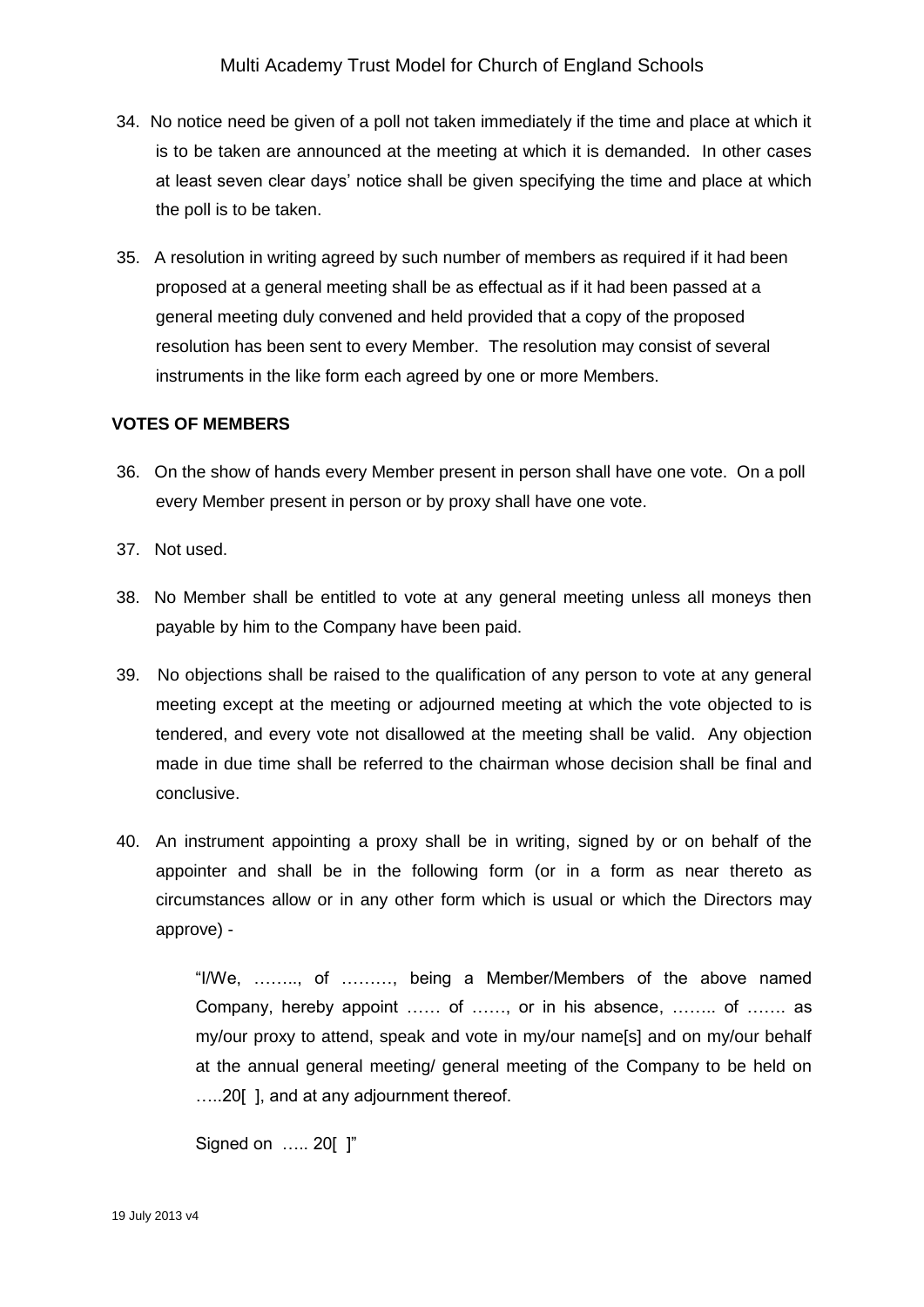41. Where it is desired to afford Members an opportunity of instructing the proxy how he shall act the instrument appointing a proxy shall be in the following form (or in a form as near thereto as circumstances allow or in any other form which is usual or which the Directors may approve) -

> "I/We, ……., of ……., being a Member/Members of the above-named Company, hereby appoint .... of ......., or in his absence, ..... of ......, as my/our proxy to attend, speak and vote in my/our name[s] and on my/our behalf at the annual general meeting/ general meeting of the Company, to be held on …. 20[ ], and at any adjournment thereof.

This form is to be used in respect of the resolutions mentioned below as follows:

Resolution No. 1 \*for \* against

Resolution No. 2 \*for \* against.

\* Strike out whichever is not desired.

Unless otherwise instructed, the proxy may vote as he thinks fit or abstain from voting,

Signed on …. 20[ ]"

- 42. The instrument appointing a proxy and any authority under which it is signed or a copy of such authority certified by a notary or in some other way approved by the Members may:
	- (a) be deposited at the office or at such other place within the United Kingdom as is specified in the notice convening the meeting or in any instrument of proxy sent out by the Company in relation to the meeting not less than 48 hours before the time for holding the meeting or adjourned meeting at which the person named in the instrument proposes to vote, or
	- (b) in the case of a poll taken more than 48 hours after it is demanded, be deposited as aforesaid after the poll has been demanded and not less than 24 hours before the time appointed for the taking of the poll; or
	- (c) where the poll is not taken forthwith but is taken not more than 48 hours after it was demanded, be delivered at the meeting at which the poll was demanded to the chairman or to the Clerk or to any Director,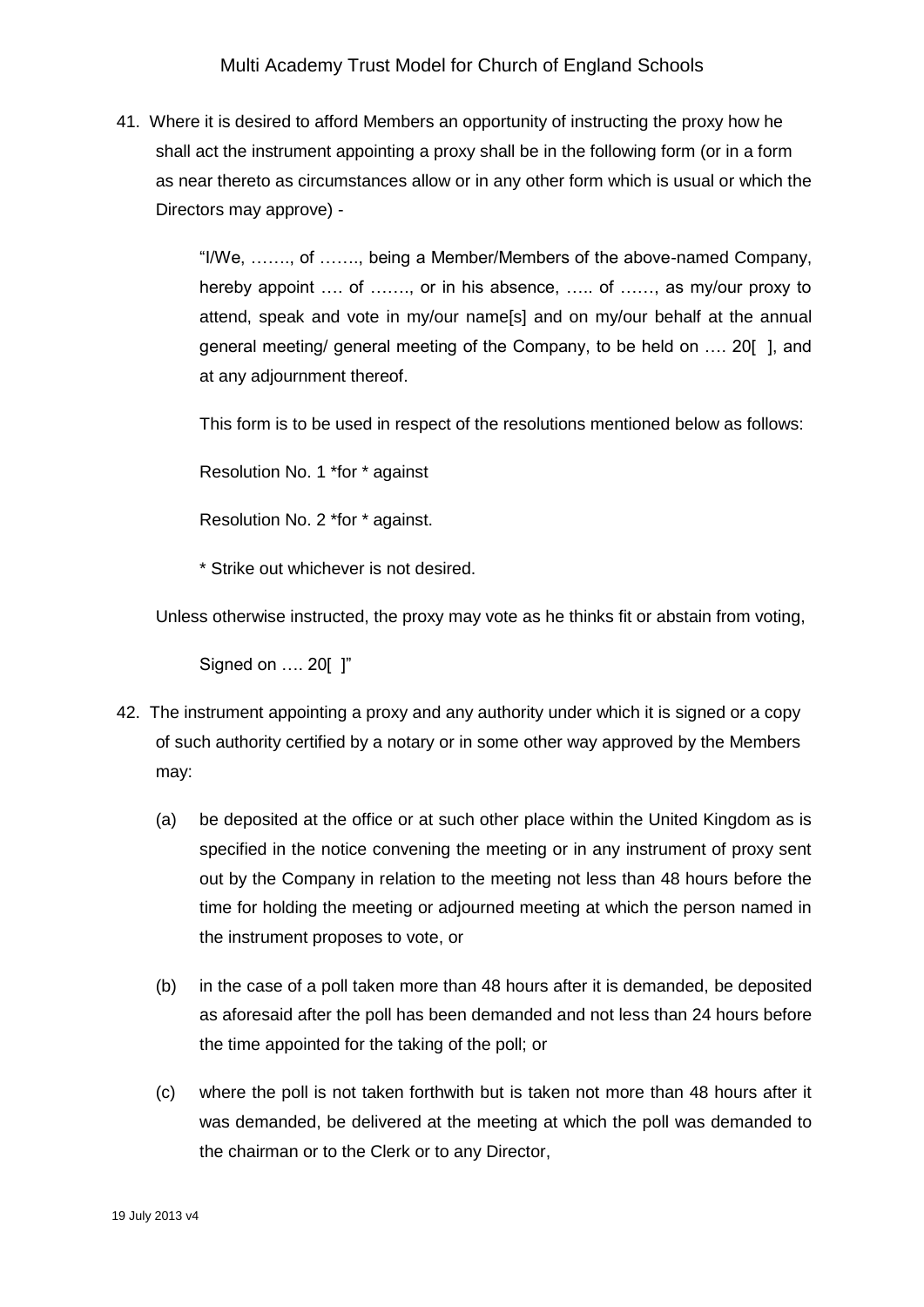and an instrument of proxy which is not deposited or delivered in a manner so permitted shall be invalid.

- 43. A vote given or poll demanded by proxy or by the duly authorised representative of a corporation shall be valid notwithstanding the previous determination of the authority of the person voting or demanding a poll unless notice of the determination was received by the Company at the office or at such other place at which the instrument of proxy was duly deposited before the commencement of the meeting or adjourned meeting at which the vote given or the poll demanded or (or in the case of a poll taken otherwise than on the same day as the meeting or adjourned meeting) the time appointed for taking the poll.
- 44. Any organisation which is a Member of the Company may by resolution of its board of directors or other governing body authorise such person as it thinks fit to act as its representative at any meeting of the Company, and the person so authorised shall be entitled to exercise the same powers on behalf of the organisation which he represents as that organisation could exercise if it were an individual Member of the Company.

#### **DIRECTORS**

- 45. The number of Directors shall be not less than three, but (unless otherwise determined by ordinary resolution) shall not be subject to any maximum.
- 46. Subject to Articles 48-49, the Company shall have the following Directors:
	- (a) No fewer than 5 Directors, appointed under Article 50;
	- (b) Staff Directors, up to 2 from each Academy, appointed under Article 50A; and
	- (c) Parent Directors if appointed under Articles 53-56 in the event that no provision is made for at least 2 Parent Local Governors on Local Governing Bodies under Article 101A.
- 47. The Company may also have any Co-opted Director appointed under Article 58.
- 48. The first Directors shall be those persons named in the statement delivered pursuant to sections 9 and 12 of the Companies Act 2006.
- 49. Future Directors shall be appointed or elected, as the case may be, under these Articles. Where it is not possible for such a Director to be appointed or elected due to the fact that an Academy has not yet been established, then the relevant Article or part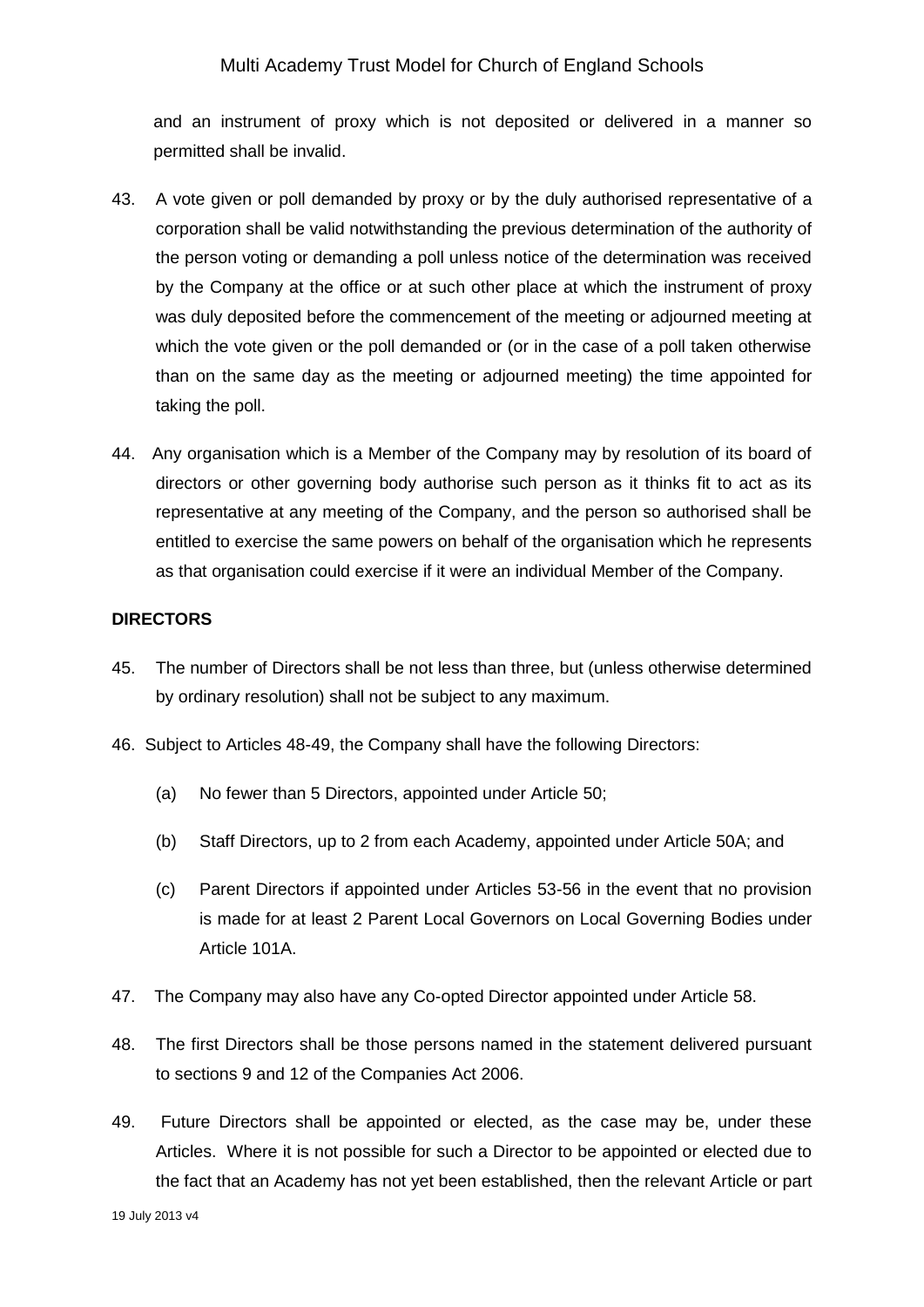thereof shall not apply.

### **APPOINTMENT OF DIRECTORS**

- 50. The Members shall appoint a minimum of 5 Directors.
- 50A. The Members may appoint Staff Directors adopting the process set out in Article 50B but shall ensure that the total number of Directors including any Chief Executive Officer who are employees of the Company does not exceed one third of the total number of Directors.
- 50B. In appointing the Staff Directors, the Directors shall, on behalf of the Members, hold a secret ballot of all staff employed under a contract of employment or a contract for services or otherwise engaged to provide services to the Company (excluding any Executive Officer and the Principal) at the relevant Academy. All arrangements for the calling and the conduct of the election and resolution of questions as to whether any person is an eligible candidate shall be determined by the Directors. If a Staff Director ceases to work for the Company then he shall be deemed to have resigned and shall cease to be a Director automatically on termination of his work for the Company. Any election of a Staff Director which is contested shall be held by secret ballot.
- 51. Not used.
- 52. Not used.

# **PARENT DIRECTORS**

- 53. In circumstances where the Directors have not appointed Local Governing Bodies in respect of the Academies as envisaged in Article 101A or if no provision is made for at least 2 Parent Local Governors on each established Local Governing Body pursuant to Article 101A there shall be a minimum of 2 Parent Directors and otherwise such number as the Members shall decide who shall be appointed or elected in accordance with Articles 54 - 56.
- 54. Parent Directors and Parent Local Governors shall be elected or appointed by the parents of registered pupils at one or more of the Academies and each must be a parent at the time when he is elected or appointed.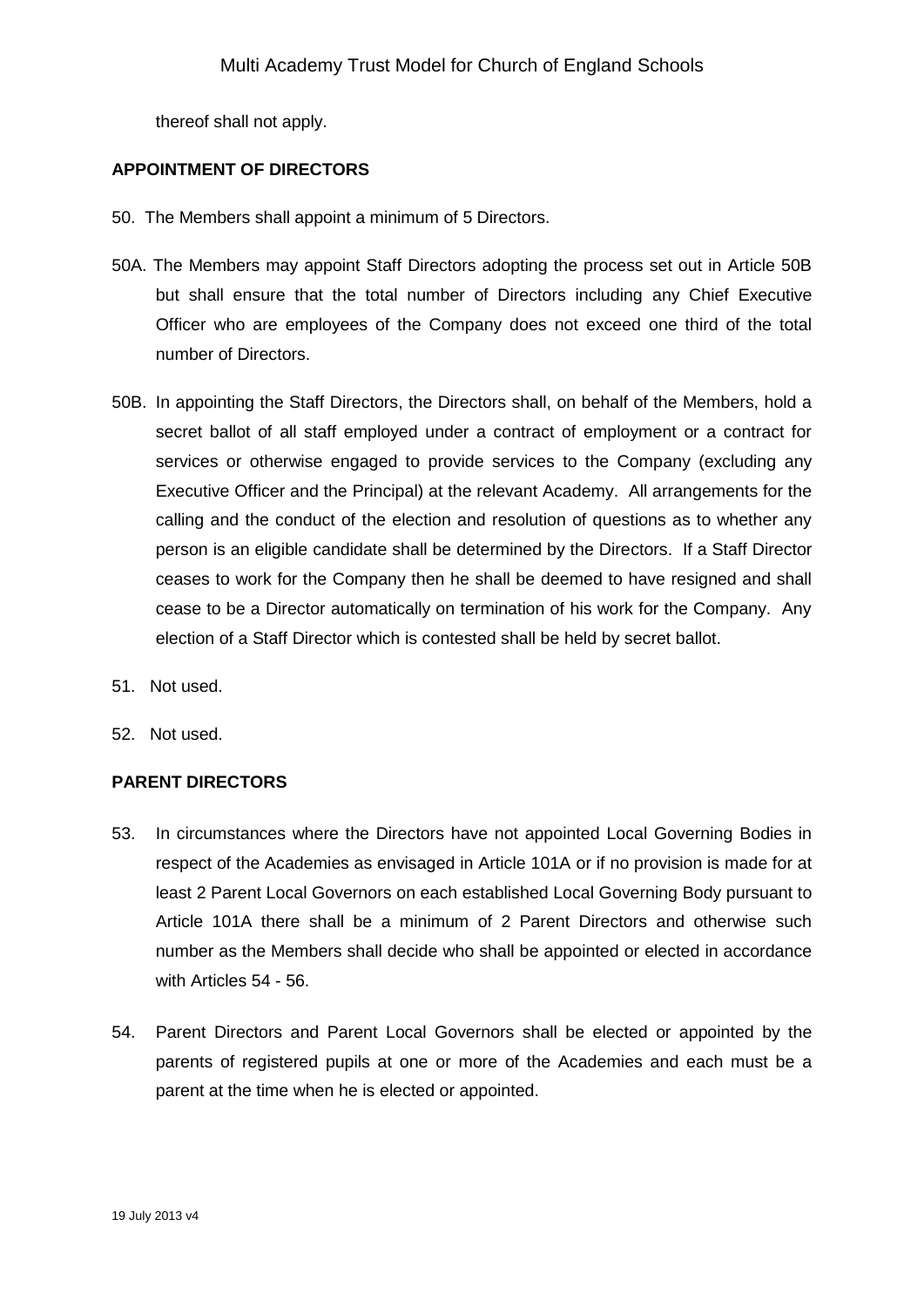- 54A. Notwithstanding Article 53, if no parents put themselves forward for election the number of Parent Directors and Parent Local Governors required shall be made up by Parent Directors and Parent Local Governors appointed by the Directors.
- 55. The Directors shall make all necessary arrangements for, and determine all other matters relating to, an election of the Parent Directors or Parent Local Governors , including any question of whether a person is a parent of a registered pupil at one of the Academies. Any election of the Parent Directors or parent members of the Parent Local Governors which is contested shall be held by secret ballot.
- 56. In appointing a Parent Director or Parent Local Governor the Directors shall appoint a person who is the parent of a registered pupil at an Academy; or where it is not reasonably practical to do so, a person who is the parent of a child of compulsory school age.

# **CHIEF EXECUTIVE OFFICER**

57. Providing that the Chief Executive Officer agrees so to act, Members may by ordinary resolution appoint the Chief Executive Officer as a Director.

### **CO-OPTED DIRECTORS**

- 58. The Directors appointed under Article 50 with the consent of the Diocesan Board of Education may appoint up to 2 Co-opted Directors for such term (not exceeding four years) and otherwise upon such conditions as they shall think fit. A 'Co-opted Director' means a person who is appointed to be a Director by being Co-opted by Directors who have not themselves been so appointed. The Directors may not co-opt an employee of the Company as a Co-opted Director if thereby the number of Directors who are employees of the Company would exceed one third of the total number of Directors including the Chief Executive Officer.
- 59 63. Not used.

### **TERM OF OFFICE**

64. The term of office for any Director (other than Co-opted Directors under Article 58) shall be four years, save that this time limit shall not apply to the Chief Executive Officer. Subject to remaining eligible to be a particular type of Director, any Director may be re-appointed or re-elected.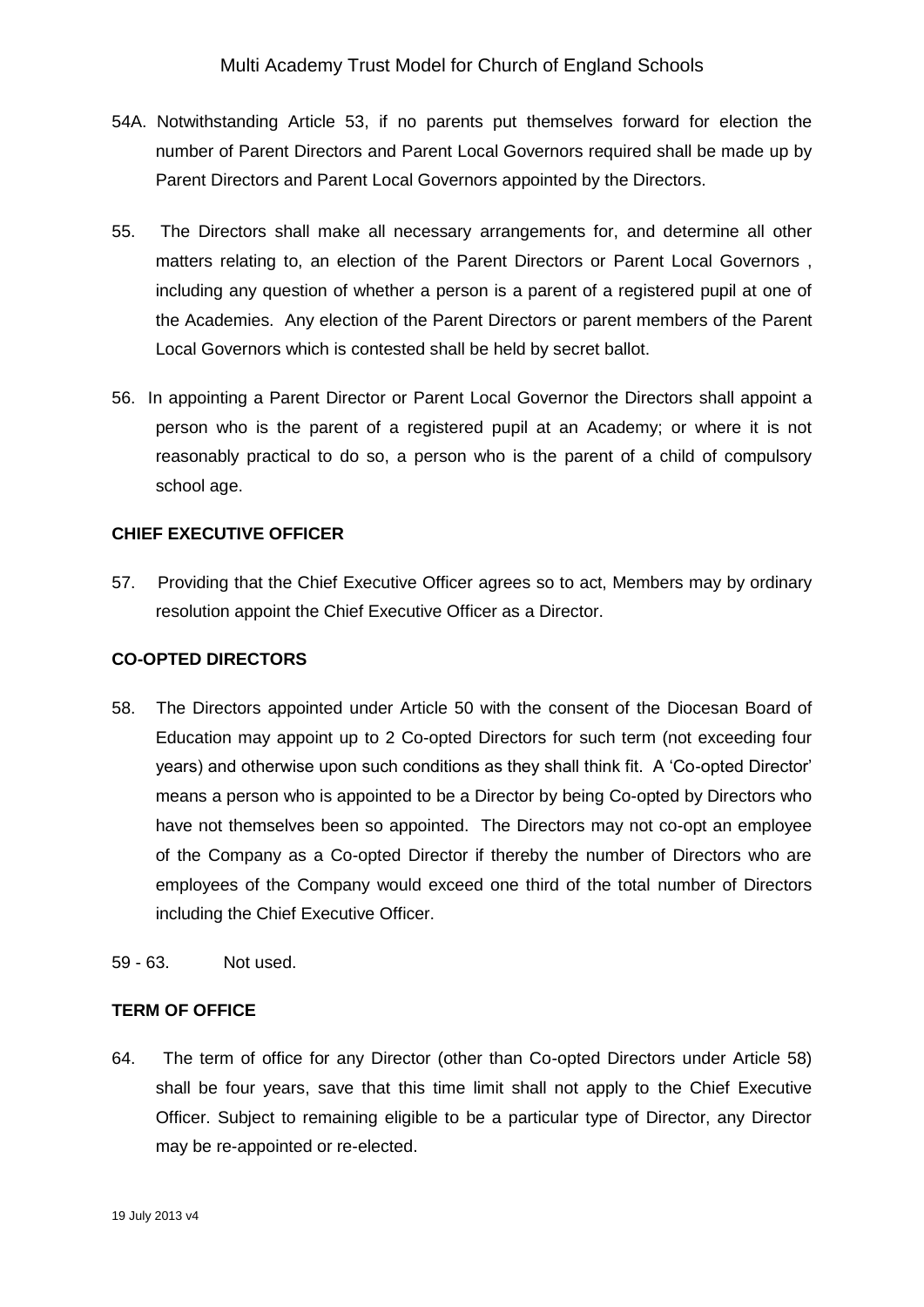#### **RESIGNATION AND REMOVAL**

- 65. A Director shall cease to hold office if he resigns his office by notice to the Company (but only if at least three Directors will remain in office when the notice of resignation is to take effect).
- 66. A Director shall cease to hold office if he is removed by the person or persons who appointed him. This Article does not apply in respect of a Parent Director.
- 67. Where a Director resigns his office or is removed from office, the Director or, where he is removed from office, those removing him, shall give written notice thereof to the Clerk.

#### **DISQUALIFICATION OF DIRECTORS**

- 68. No person shall be qualified to be a Director unless he is aged 18 or over at the date of his election or appointment. No current pupil or current student of any of the Academies shall be a Director.
- 69. A Director shall cease to hold office if he becomes incapable by reason of illness or injury of managing or administering his own affairs.
- 70. A Director shall cease to hold office if he is absent without the permission of the Directors from all their meetings held within a period of six months and the Directors resolve that his office be vacated.
- 71. A person shall be disqualified from holding or continuing to hold office as a Director if:
	- (a) his estate has been sequestrated and the sequestration has not been discharged, annulled or reduced; or
	- (b) he is the subject of a bankruptcy restrictions order or an interim order.
- 72. A person shall be disqualified from holding or continuing to hold office as a Director at any time when he is subject to a disqualification order or a disqualification undertaking under the Company Directors Disqualification Act 1986 or to an order made under section 429(2)(b) of the Insolvency Act 1986 (failure to pay under county court administration order).
- 73. A Director shall cease to hold office if he ceases to be a Director by virtue of any provision in the Companies Act 2006 or is disqualified from acting as a trustee by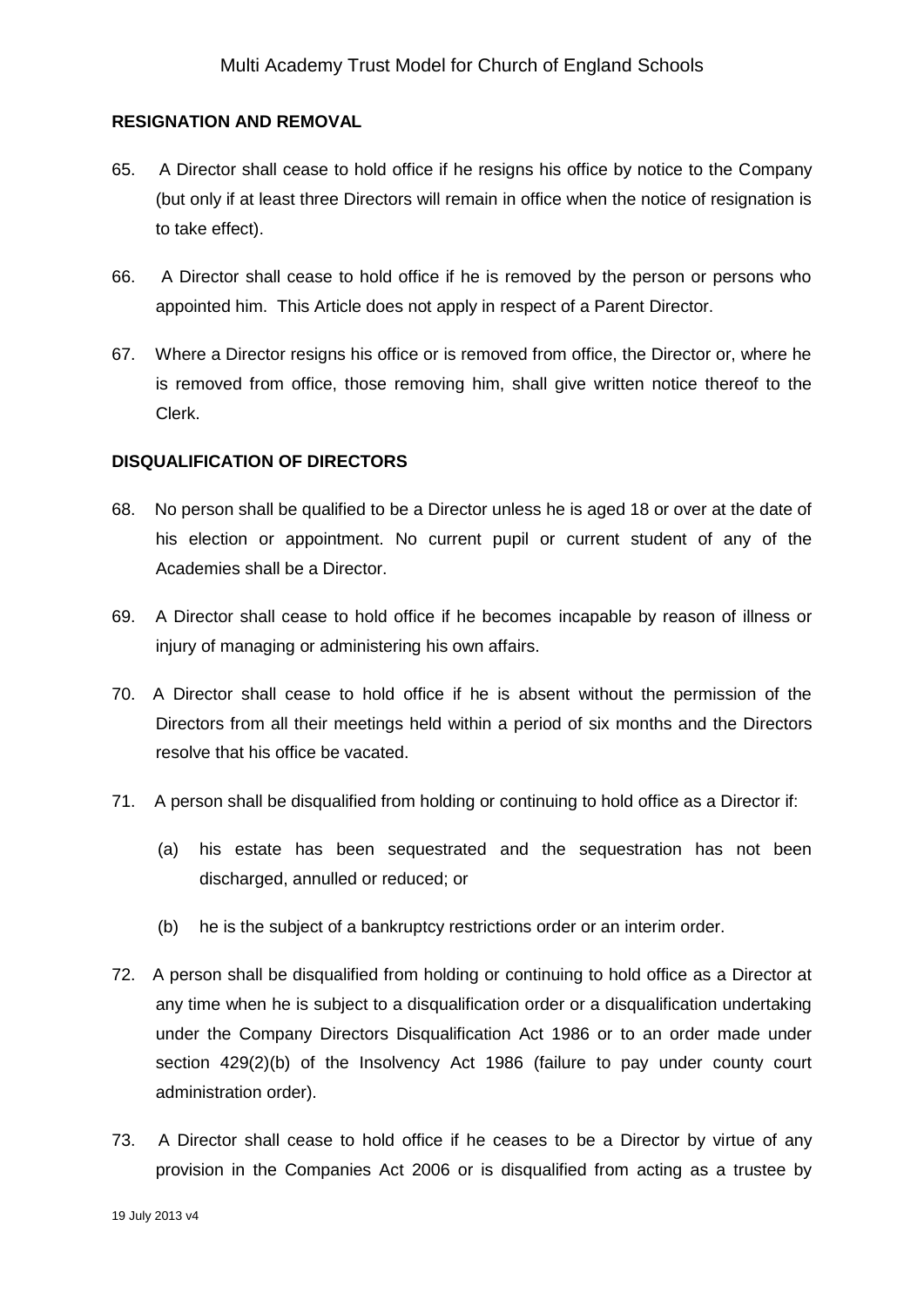virtue of section 178 of the Charities Act 2011 (or any statutory re-enactment or modification of that provision).

- 74. A person shall be disqualified from holding or continuing to hold office as a Director if he has been removed from the office of charity trustee or trustee for a charity by an order made by the Charity Commission or the High Court on the grounds of any misconduct or mismanagement in the administration of the charity for which he was responsible or to which he was privy, or which he by his conduct contributed to or facilitated.
- 75. Not used.
- 76 Not used.
- 77. A person shall be disqualified from holding or continuing to hold office as a Director where he has, at any time, been convicted of any criminal offence, excluding any that have been spent under the Rehabilitation of Offenders Act 1974 as amended, and excluding any offence for which the maximum sentence is a fine or a lesser sentence except where a person has been convicted of any offence which falls under section 178 of the Charities Act 2011.
- 78. After the first Academy has opened, a person shall be disqualified from holding or continuing to hold office as a Director if he has not provided to the chairman of the Directors a criminal records certificate at an enhanced disclosure level under section 113B of the Police Act 1997. In the event that the certificate discloses any information which would in the opinion of either the chairman [or the Chief Executive Officer] confirm their unsuitability to work with children that person shall be disqualified. If a dispute arises as to whether a person shall be disqualified, a referral shall be made to the Secretary of State to determine the matter. The determination of the Secretary of State shall be final.
- 79. Where, by virtue of these Articles a person becomes disqualified from holding, or continuing to hold office as a Director; and he is, or is proposed, to become such a Director, he shall upon becoming so disqualified give written notice of that fact to the Clerk.
- 80. Articles 68 to 74, Articles 77 to 79 and Articles 97 to 98 also apply to any member of any committee of the Directors, including a Local Governing Body, who is not a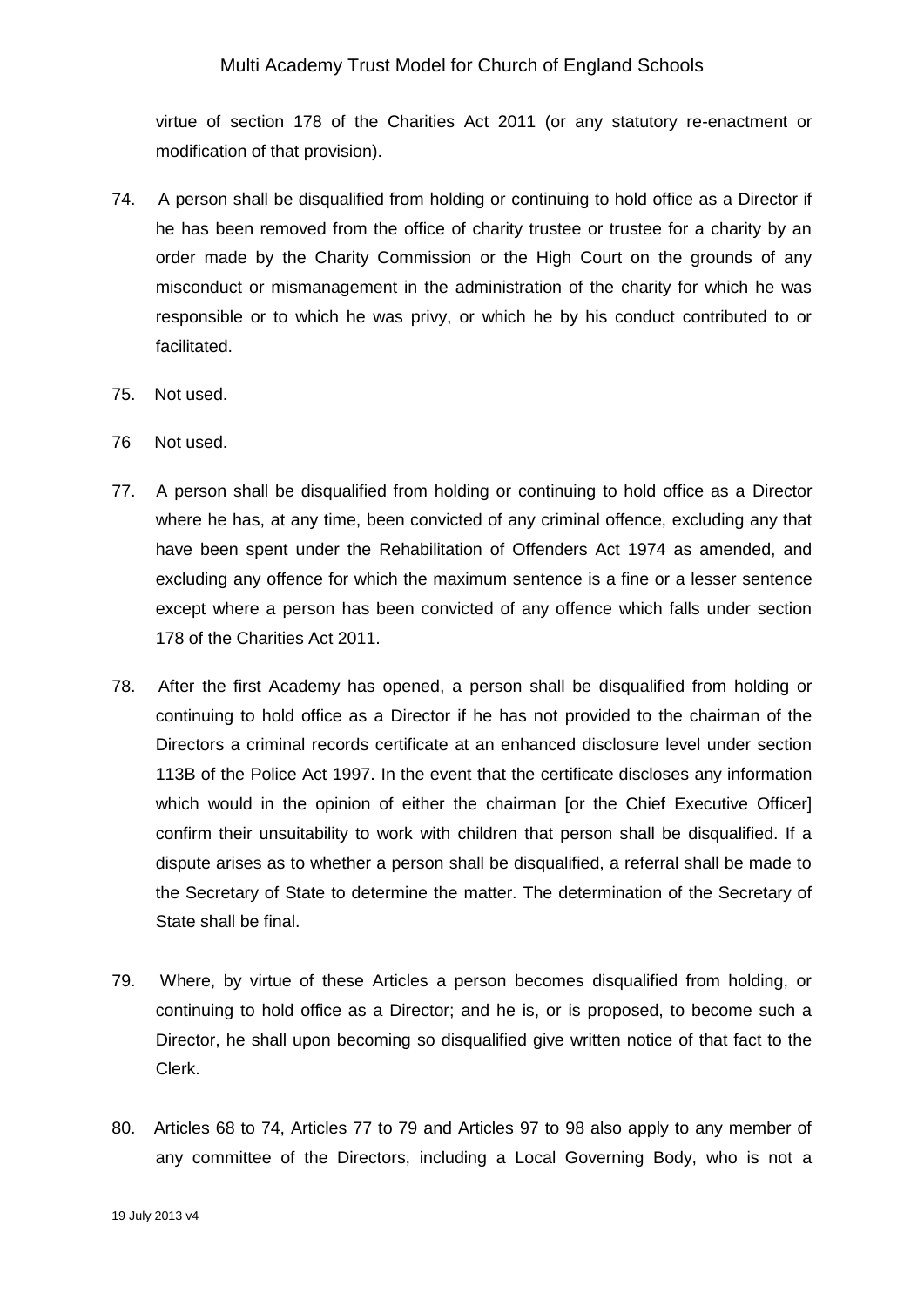Director.

# **CLERK TO THE DIRECTORS**

81. The Clerk shall be appointed by the Directors for such term, at such remuneration and upon such conditions as they may think fit; and any Clerk so appointed may be removed by them. The Clerk shall not be a Director, or a Principal. Notwithstanding this Article, the Directors may, where the Clerk fails to attend a meeting of theirs, appoint any one of their number or any other person to act as Clerk for the purposes of that meeting.

# **CHAIRMAN AND VICE-CHAIRMAN OF THE DIRECTORS**

- 82. The Directors shall for each school year elect a chairman and a vice-chairman from among their number. A Director who is employed by the Company shall not be eligible for election as chairman or vice-chairman.
- 83. Subject to Article 84, the chairman or vice-chairman shall hold office as such until his successor has been elected in accordance with Article 85.
- 84. The chairman or vice-chairman may at any time resign his office by giving notice in writing to the Clerk. The chairman or vice-chairman shall cease to hold office if:
	- (a) he ceases to be a Director;
	- (b) he is employed by the Company;
	- (c) he is removed from office in accordance with these Articles; or
	- (d) in the case of the vice-chairman, he is elected in accordance with these Articles to fill a vacancy in the office of chairman.
- 85. Where by reason of any of the matters referred to in Article 84, a vacancy arises in the office of chairman or vice-chairman, the Directors shall at their next meeting elect one of their number to fill that vacancy.
- 86. Where the chairman is absent from any meeting or there is at the time a vacancy in the office of the chairman, the vice-chairman shall act as the chair for the purposes of the meeting.
- 87. Where in the circumstances referred to in Article 86 the vice-chairman is also absent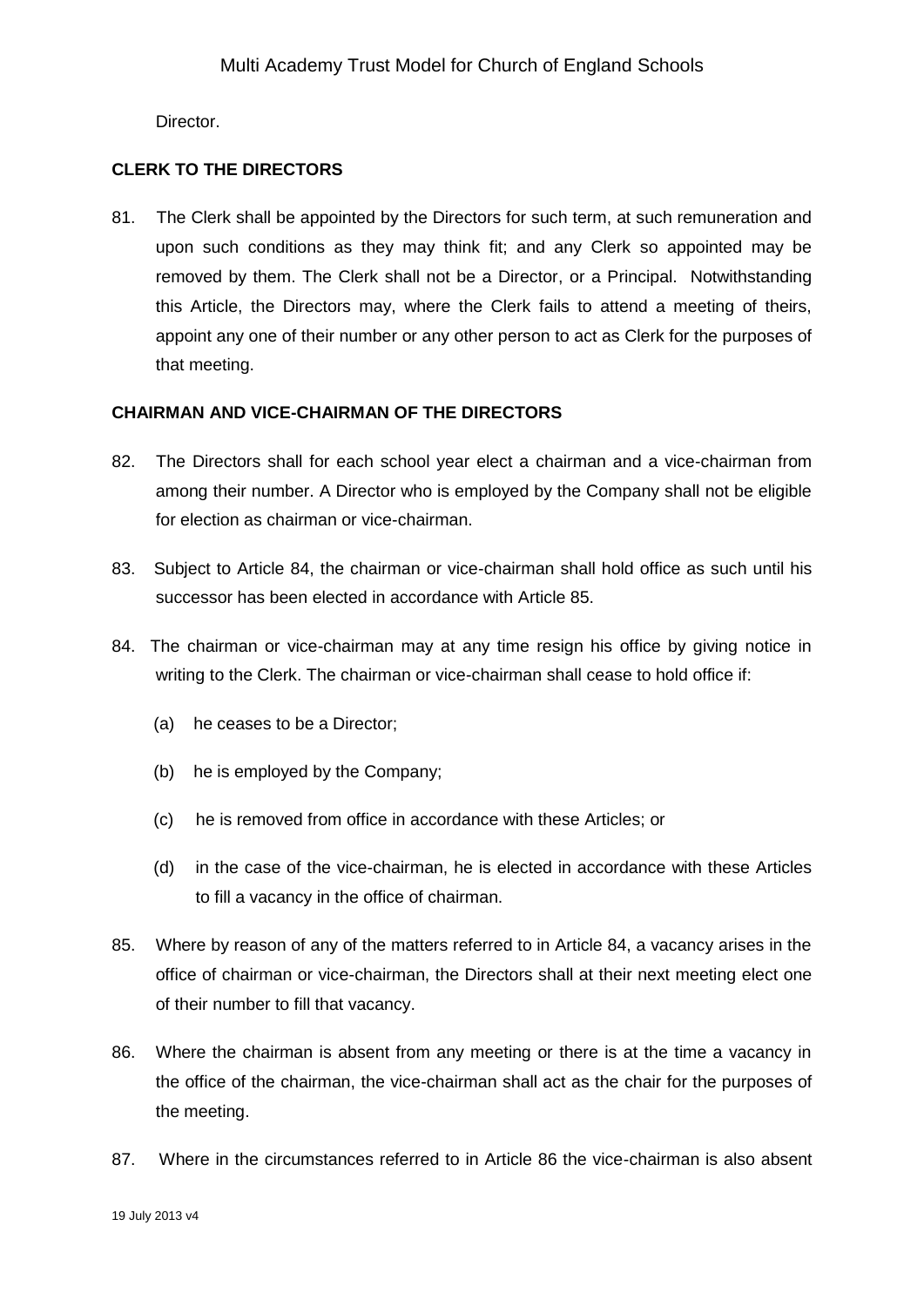from the meeting or there is at the time a vacancy in the office of vice-chairman, the Directors shall elect one of their number to act as a chairman for the purposes of that meeting, provided that the Director elected shall not be a person who is employed by the Company.

- 88. The Clerk shall act as chairman during that part of any meeting at which the chairman is elected.
- 89. Any election of the chairman or vice-chairman which is contested shall be held by secret ballot.
- 90. The Directors may remove the chairman or vice-chairman from office in accordance with these Articles.
- 91. A resolution to remove the chairman or vice-chairman from office which is passed at a meeting of the Directors shall not have effect unless-
	- (i) it is confirmed by a resolution passed at a second meeting of the Directors held not less than fourteen days after the first meeting; and
	- (ii) the matter of the chairman's or vice-chairman's removal from office is specified as an item of business on the agenda for each of those meetings.
- 92. Before the Directors resolve at the relevant meeting on whether to confirm the resolution to remove the chairman or vice-chairman from office, the Director or Directors proposing his removal shall at that meeting state their reasons for doing so and the chairman or vice-chairman shall be given an opportunity to make a statement in response.

### **POWERS OF DIRECTORS**

93. Subject to provisions of the Companies Act 2006, the Articles and to any directions given by special resolution, the business of the Company shall be managed by the Directors who may exercise all the powers of the Company. No alteration of the Articles and no such direction shall invalidate any prior act of the Directors which would have been valid if that alteration had not been made or that direction had not been given. The powers given by this Article shall not be limited by any special power given to the Directors by the Articles and a meeting of Directors at which a quorum is present may exercise all the powers exercisable by the Directors.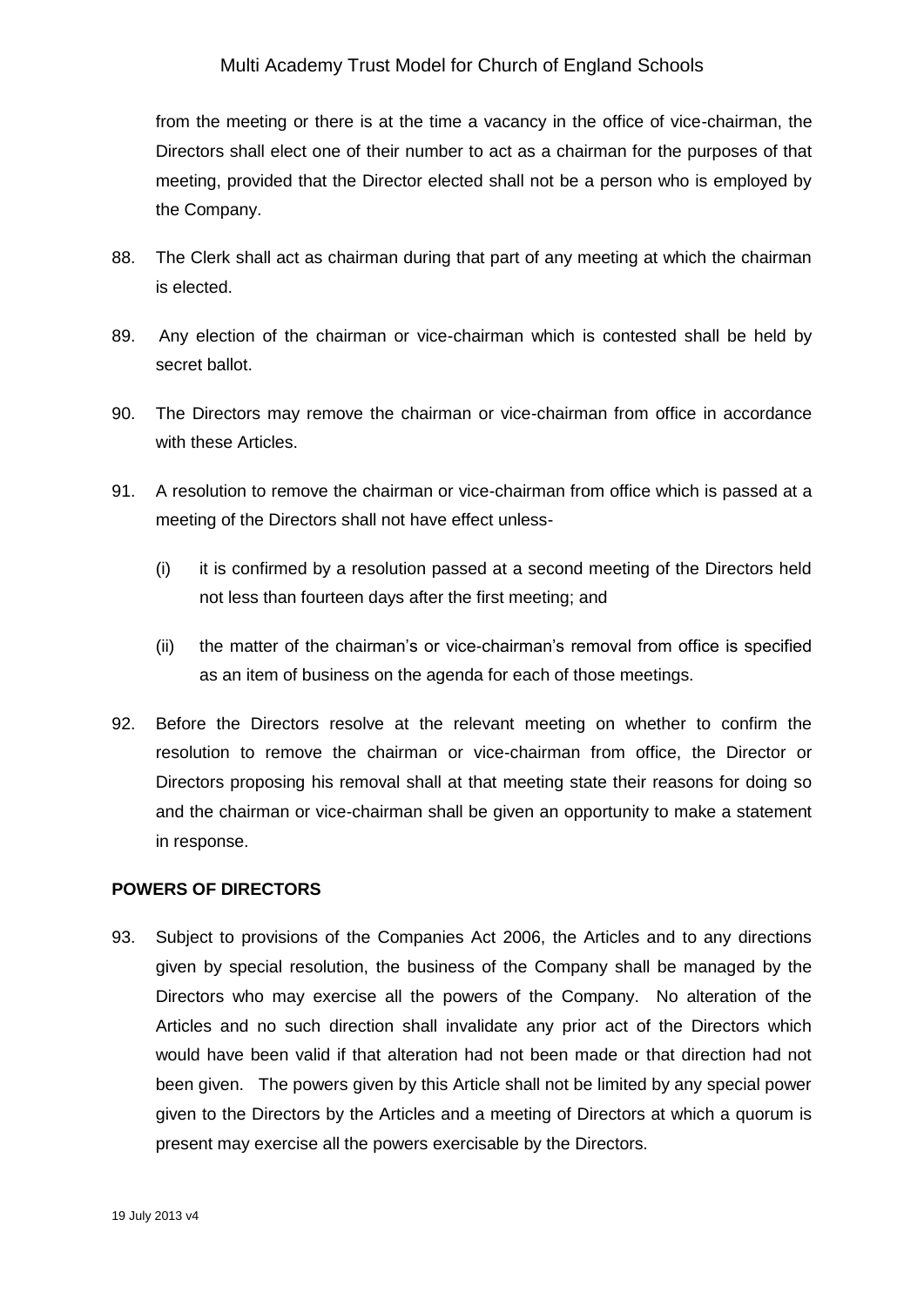- 94. In addition to all powers hereby expressly conferred upon them and without detracting from the generality of their powers under the Articles the Directors shall have the following powers, namely:
	- (a) to expend the funds of the Company in such manner as they shall consider most beneficial for the achievement of the Object and to invest in the name of the Company such part of the funds as they may see fit and to direct the sale or transposition of any such investments and to expend the proceeds of any such sale in furtherance of the Object;
	- (b) to enter into contracts on behalf of the Company.
- 95. In the exercise of their powers and functions, the Directors may consider any advice given by the Chief Executive Officer and any other executive officer.
- 96. Any bank account in which any money of the Company is deposited shall be operated by the Directors in the name of the Company. All cheques and orders for the payment of money from such an account shall be signed by at least two signatories authorised by the Directors.

### **CONFLICTS OF INTEREST**

- 97. Any Director who has or can have any direct or indirect duty or personal interest (including but not limited to any Personal Financial Interest) which conflicts or may conflict with his duties as a Director shall disclose that fact to the Directors as soon as he becomes aware of it. A Director must absent himself from any discussions of the Directors in which it is possible that a conflict will arise between his duty to act solely in the interests of the Company and any duty or personal interest (including but not limited to any Personal Financial Interest).
- 98. For the purpose of Article 97, a Director has a Personal Financial Interest in the employment or remuneration of, or the provision of any other benefit to, that Director as permitted by and as defined by Articles 6.5 - 6.9.

# **THE MINUTES**

99. The minutes of the proceedings of a meeting of the Directors shall be drawn up and entered into a book kept for the purpose by the person acting as Clerk for the purposes of the meeting; and shall be signed (subject to the approval of the Directors) at the same or next subsequent meeting by the person acting as chairman thereof.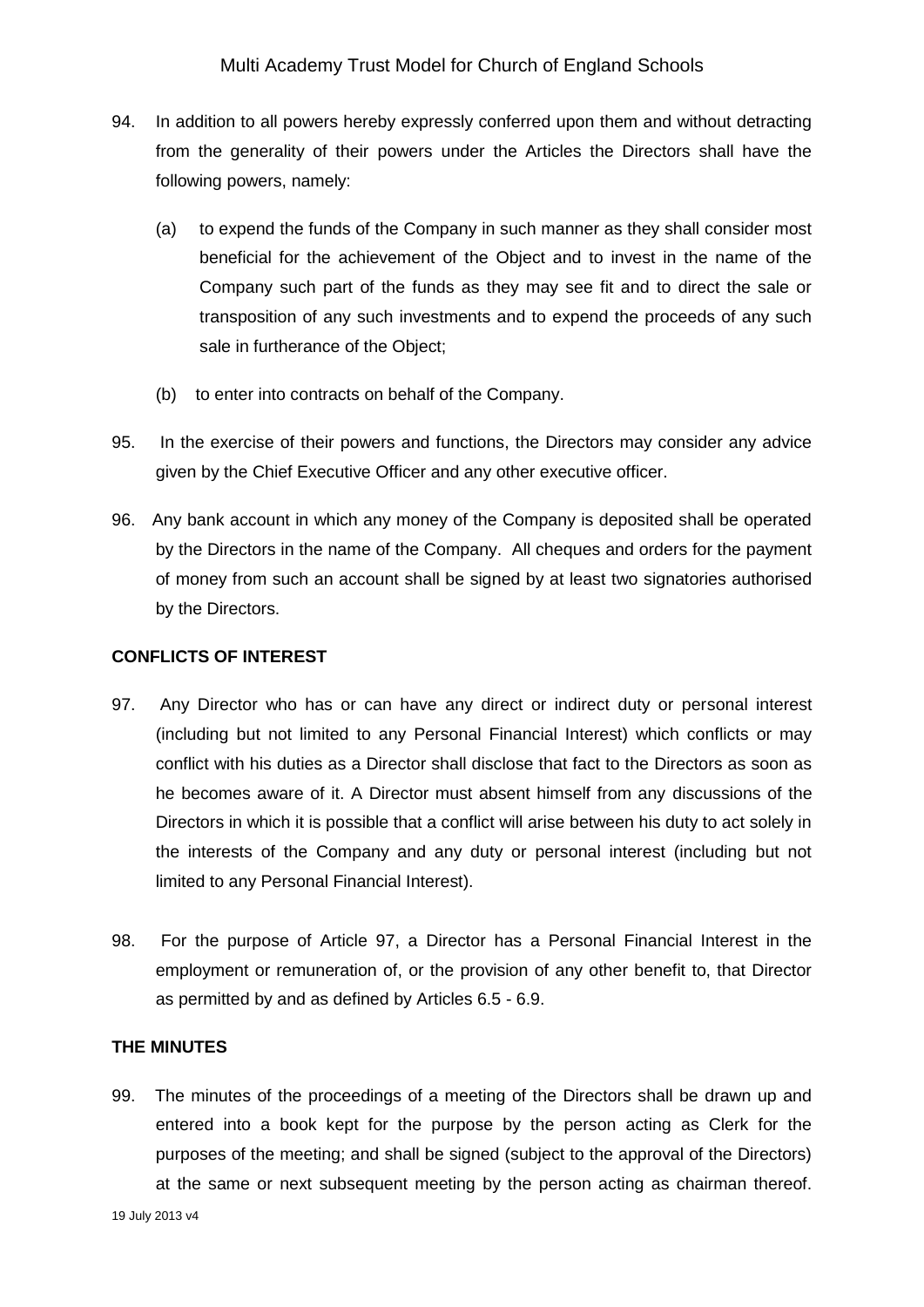The minutes shall include a record of:

- (a) all appointments of officers made by the Directors; and
- (b) all proceedings at meetings of the Company and of the Directors and of committees of Directors including the names of the Directors present at each such meeting.

#### **COMMITTEES**

100. Subject to these Articles, the Directors:

- (a) may appoint committees to be known as Local Governing Bodies for each Academy (and the same Local Governing Body may be appointed for more than one Academy); and
- (b) may establish any other committee.
- 101. Subject to these Articles, the constitution, membership and proceedings of any committee shall be determined by the Directors. The establishment, terms of reference, constitution and membership of any committee of the Directors shall be reviewed at least once in every twelve months. The membership of any committee of the Directors may include persons who are not Directors, provided that (with the exception of the Local Governing Bodies) a majority of members of any such committee shall be Directors. Except in the case of a Local Governing Body, no vote on any matter shall be taken at a meeting of a committee of the Directors unless the majority of members of the committee present are Directors.
- 101A. The Directors shall ensure that any Local Governing Body shall include at least 2 Parent Local Governors.
- 102. The power of delegation exercised under Article 105 in relation to the establishment of a Local Governing Body for an Academy may be by way of Scheme of Delegation. The first Scheme of Delegation to be put in place for an Academy following incorporation may follow the Scheme of Delegation attached to these Articles.
- 103. Not used.
- 104. The functions, duties and proceedings of the Local Governing Bodies or committees shall be subject to regulations made by the Directors from time to time. Local Governing Bodies may also be established solely for the purpose of fulfilling an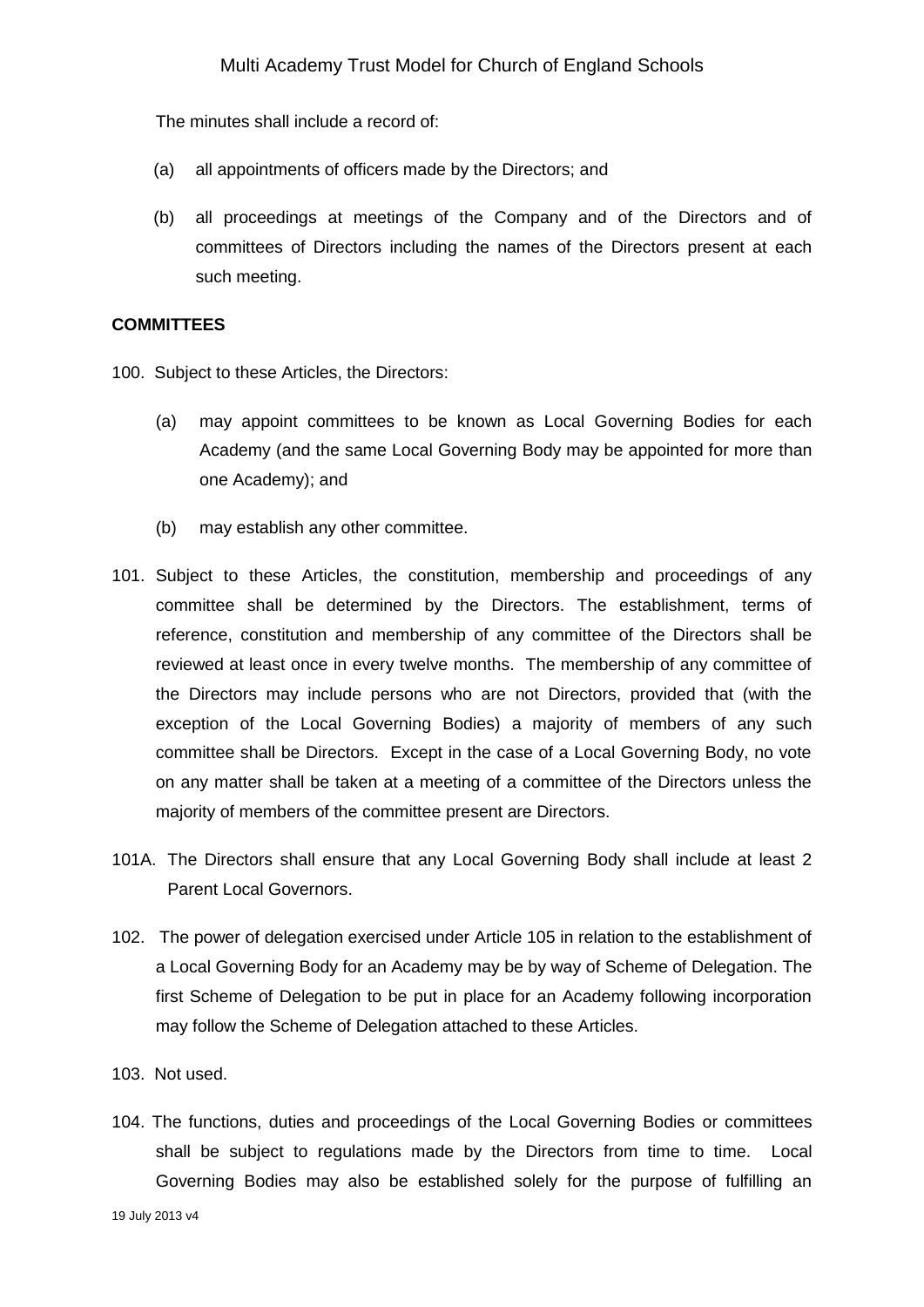advisory function to the board of Directors.

#### **DELEGATION**

- 105. The Directors may delegate any of their powers or functions (including the power to sub-delegate) to any Director, committee (including any Local Governing Body), the Chief Executive Officer or any other holder of an executive office. Any such delegation shall be made in writing and subject to any conditions the Directors may impose, and may be revoked or altered.
- 105A. A Director, committee (including any Local Governing Body), the Chief Executive Officer or any other holder of an executive office to whom a power or function of the Directors is delegated under Article 105 may further sub-delegate those powers or functions (or any of them) to a further person. Where any power or function of the Directors is sub-delegated by any person to whom it has been delegated, that person must inform the Directors as soon as reasonably practicable which powers and functions have been further delegated and to whom, and any such sub-delegation shall be made subject to any conditions the Directors may impose, and may be revoked or altered by the Directors.
- 106. Where any power or function of the Directors has been exercised by any committee (including any Local Governing Body), any Director, the Chief Executive Officer or any other holder of an executive office, or a person to whom a power or function has been sub-delegated under Article 105A that person or committee shall report to the Directors in respect of any action taken or decision made with respect to the exercise of that power or function at the meeting of the Directors immediately following the taking of the action or the making of the decision.

#### **CHIEF EXECUTIVE OFFICER, PRINCIPALS AND STAFF**

107. The Directors, (after consultation with the Diocesan Board of Education and having made use of any relevant powers under section 124A of the School Standards and Framework Act 1998 or under the Relevant Funding Agreement in respect of each Academy) shall appoint the Chief Executive Officer and the Principals of the Academies. The Directors may delegate such powers and functions as they consider are required by the Chief Executive Officer and Principals for the internal organisation, management and control of the Academies (including the implementation of all policies approved by the Directors and for the direction of the teaching and curriculum at the Academies).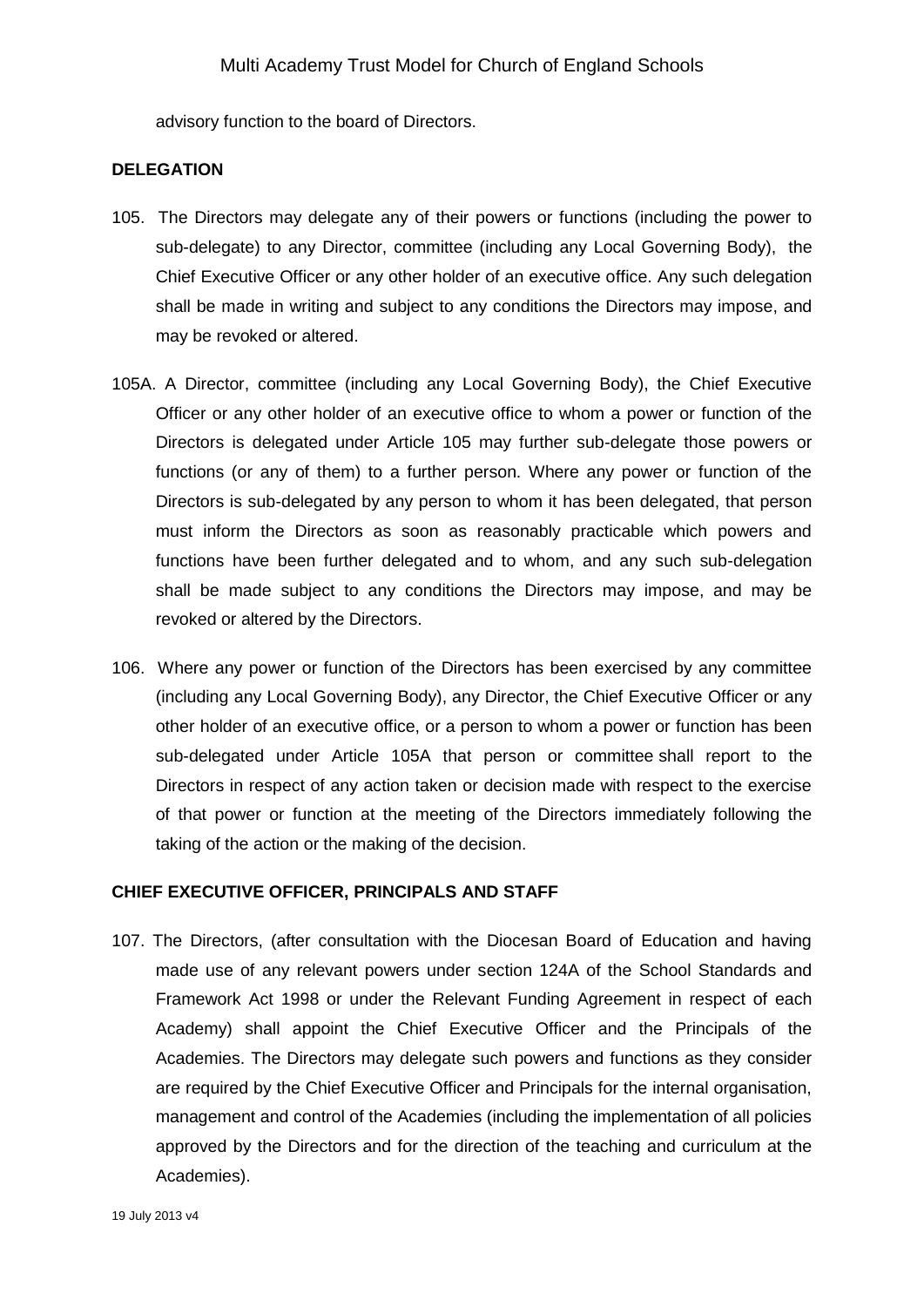107A. In appointing staff the Directors will have regard where relevant to their powers under section 124A of the School Standards and Framework Act 1998 or to the powers provided to them under the Relevant Funding Agreement in respect of each Academy and to their power where relevant to declare a Genuine Occupational Requirement for non-teaching appointments where they believe this to be justified.

### **MEETINGS OF THE DIRECTORS**

- 108. Subject to these Articles, the Directors may regulate their proceedings as they think fit.
- 109. The Directors shall hold at least three meetings in every school year. Meetings of the Directors shall be convened by the Clerk. In exercising his functions under this Article the Clerk shall comply with any direction:
	- (a) given by the Directors; or
	- (b) given by the chairman of the Directors or, in his absence or where there is a vacancy in the office of chairman, the vice-chairman of the Directors, so far as such direction is not inconsistent with any direction given as mentioned in (a).
- 110. Any three Directors may, by notice in writing given to the Clerk, requisition a meeting of the Directors; and it shall be the duty of the Clerk to convene such a meeting as soon as is reasonably practicable.
- 111. Each Director shall be given at least seven clear days before the date of a meeting:
	- (i) notice in writing thereof, signed by the Clerk, and sent to each Director at the address provided by each Director from time to time; and
	- (ii) a copy of the agenda for the meeting,

provided that where the chairman or, in his absence or where there is a vacancy in the office of chairman, the vice-chairman, so determines on the ground that there are matters demanding urgent consideration, it shall be sufficient if the written notice of a meeting, and the copy of the agenda thereof are given within such shorter period as he directs.

112. The convening of a meeting and the proceedings conducted thereat shall not be invalidated by reason of any individual not having received written notice of the meeting or a copy of the agenda thereof.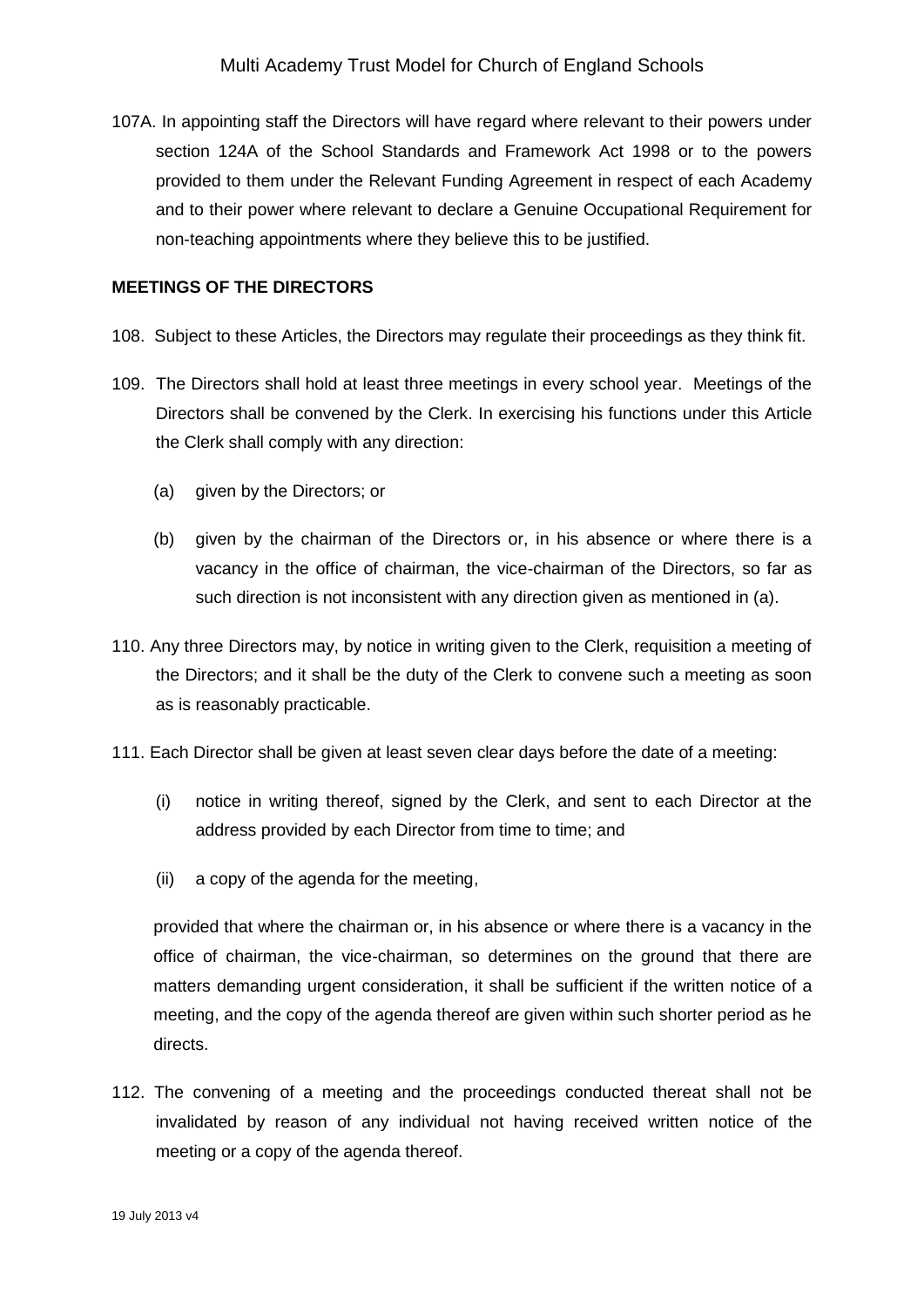- 113. A resolution to rescind or vary a resolution carried at a previous meeting of the Directors shall not be proposed at a meeting of the Directors unless the consideration of the rescission or variation of the previous resolution is a specific item of business on the agenda for that meeting.
- 114. A meeting of the Directors shall be terminated forthwith if:
	- (a) the Directors so resolve; or
	- (b) the number of Directors present ceases to constitute a quorum for a meeting of the Directors in accordance with Article 117, subject to Article 119.
- 115. Where in accordance with Article 114 a meeting is not held or is terminated before all the matters specified as items of business on the agenda for the meeting have been disposed of, a further meeting shall be convened by the Clerk as soon as is reasonably practicable, but in any event within seven days of the date on which the meeting was originally to be held or was so terminated.
- 116. Where the Directors resolve in accordance with Article 114 to adjourn a meeting before all the items of business on the agenda have been disposed of, the Directors shall before doing so determine the time and date at which a further meeting is to be held for the purposes of completing the consideration of those items, and they shall direct the Clerk to convene a meeting accordingly.
- 117. Subject to Article 119 the quorum for a meeting of the Directors, and any vote on any matter thereat, shall be any three Directors, or, where greater, any one third (rounded up to a whole number) of the total number of Directors holding office at the date of the meeting.
- 118. The Directors may act notwithstanding any vacancies in their number, but, if the numbers of Directors is less than the number fixed as the quorum, the continuing Directors may act only for the purpose of filling vacancies or of calling a general meeting.
- 119. The quorum for the purposes of:
	- (i) appointing a parent Director under Articles 56;
	- (ii) any vote on the removal of a Director in accordance with Article 66; and

19 July 2013 v4 (iii) any vote on the removal of the chairman of the Directors in accordance with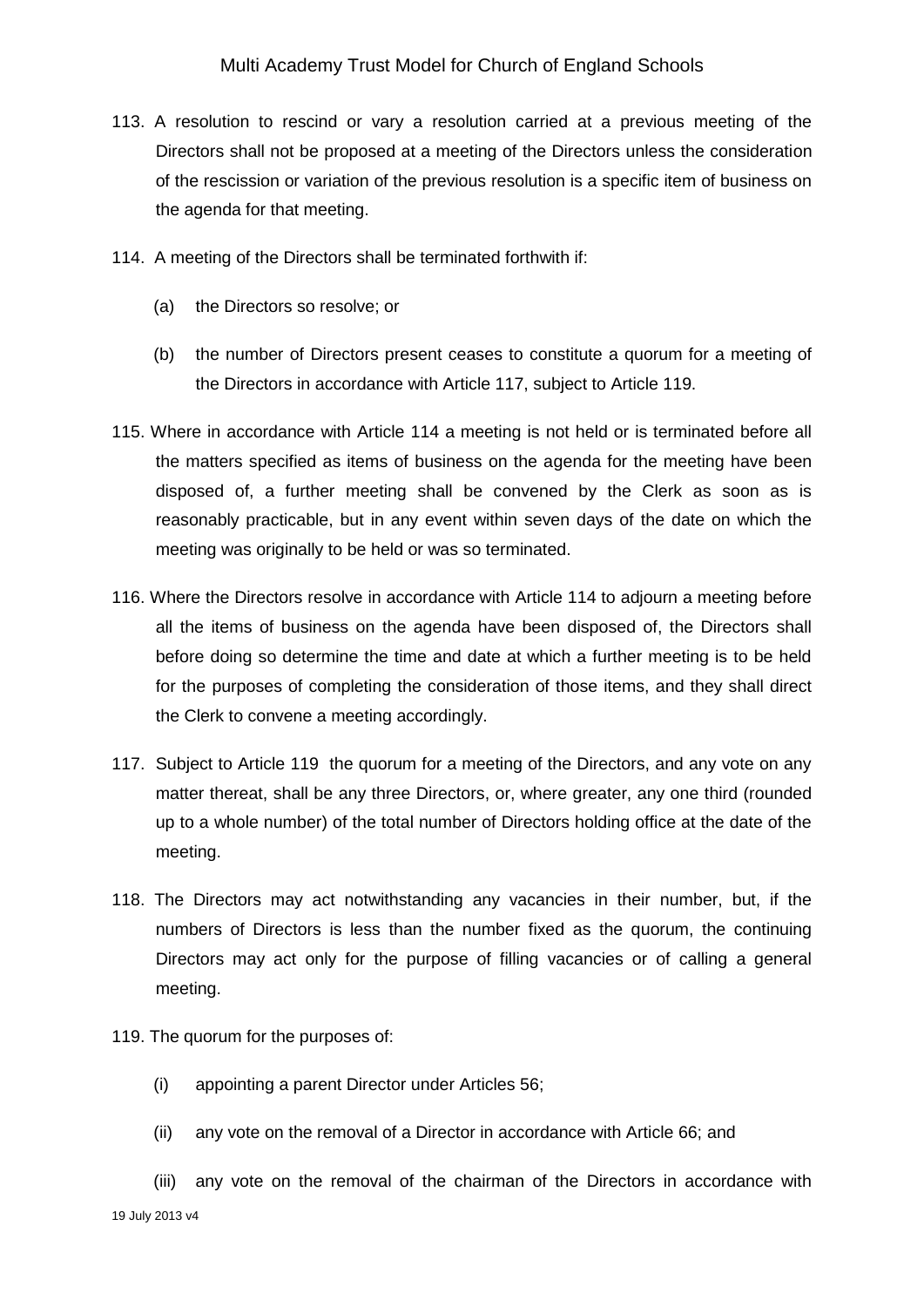Article 90,

shall be any two-thirds (rounded up to a whole number) of the persons who are at the time Directors entitled to vote on those respective matters.

- 120. Subject to these Articles, every question to be decided at a meeting of the Directors shall be determined by a majority of the votes of the Directors present and voting on the question. Every Director shall have one vote.
- 121. Subject to Articles 117 119, where there is an equal division of votes, the chairman of the meeting shall have a casting vote in addition to any other vote he may have.
- 122. The proceedings of the Directors shall not be invalidated by
	- (a) any vacancy among their number; or
	- (b) any defect in the election, appointment or nomination of any Director.
- 123. A resolution in writing, signed by all the Directors entitled to receive notice of a meeting of Directors or of a committee of Directors, shall be valid and effective as if it had been passed at a meeting of Directors or (as the case may be) a committee of Directors duly convened and held. Such a resolution may consist of several documents in the same form, each signed by one or more of the Directors.
- 124. Subject to Article 125, the Directors shall ensure that a copy of:
	- (a) the agenda for every meeting of the Directors;
	- (b) the draft minutes of every such meeting, if they have been approved by the person acting as chairman of that meeting;
	- (c) the signed minutes of every such meeting; and
	- (d) any report, document or other paper considered at any such meeting,

are, as soon as is reasonably practicable, made available at every Academy to persons wishing to inspect them.

- 125. There may be excluded from any item required to be made available in pursuance of Article 124, any material relating to:
	- (a) a named teacher or other person employed, or proposed to be employed, at any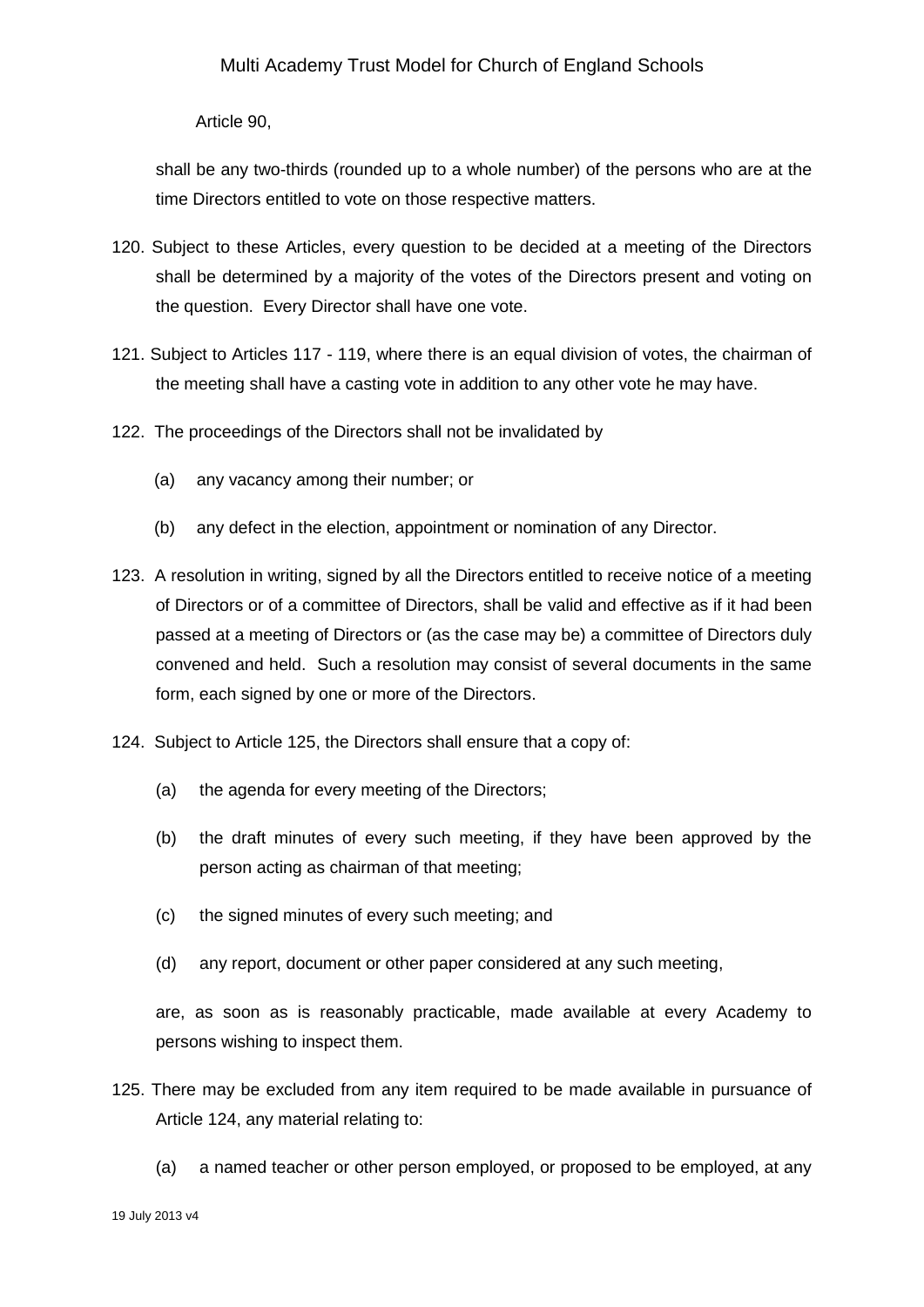Academy;

- (b) a named pupil at, or candidate for admission to, any Academy; and
- (c) any matter which, by reason of its nature, the Directors are satisfied should remain confidential.
- 126. Any Director shall be able to participate in meetings of the Directors by telephone or video conference provided that:
	- (a) he has given notice of his intention to do so detailing the telephone number on which he can be reached and/or appropriate details of the video conference suite from which he shall be taking part at the time of the meeting at least 48 hours before the meeting; and,
	- (b) the Directors have access to the appropriate equipment if after all reasonable efforts it does not prove possible for the person to participate by telephone or video conference the meeting may still proceed with its business provided it is otherwise quorate.

### **PATRONS AND HONORARY OFFICERS**

127. The Directors may from time to time appoint any person whether or not a Member of the Company to be a patron of the Company or to hold any honorary office and may determine for what period he is to hold such office.

# **THE SEAL**

128. The seal, if any, shall only be used by the authority of the Directors or of a committee of Directors authorised by the Directors. The Directors may determine who shall sign any instrument to which the seal is affixed and unless otherwise so determined it shall be signed by a Director and by the Clerk or by a second Director.

### **ACCOUNTS**

129. Accounts shall be prepared in accordance with the relevant Statement of Recommended Practice as if the Company was a non-exempt charity and Parts 15 and 16 of the Companies Act 2006 and shall file these with the Secretary of State and the Principal Regulator by 31 December for each Academy Financial Year.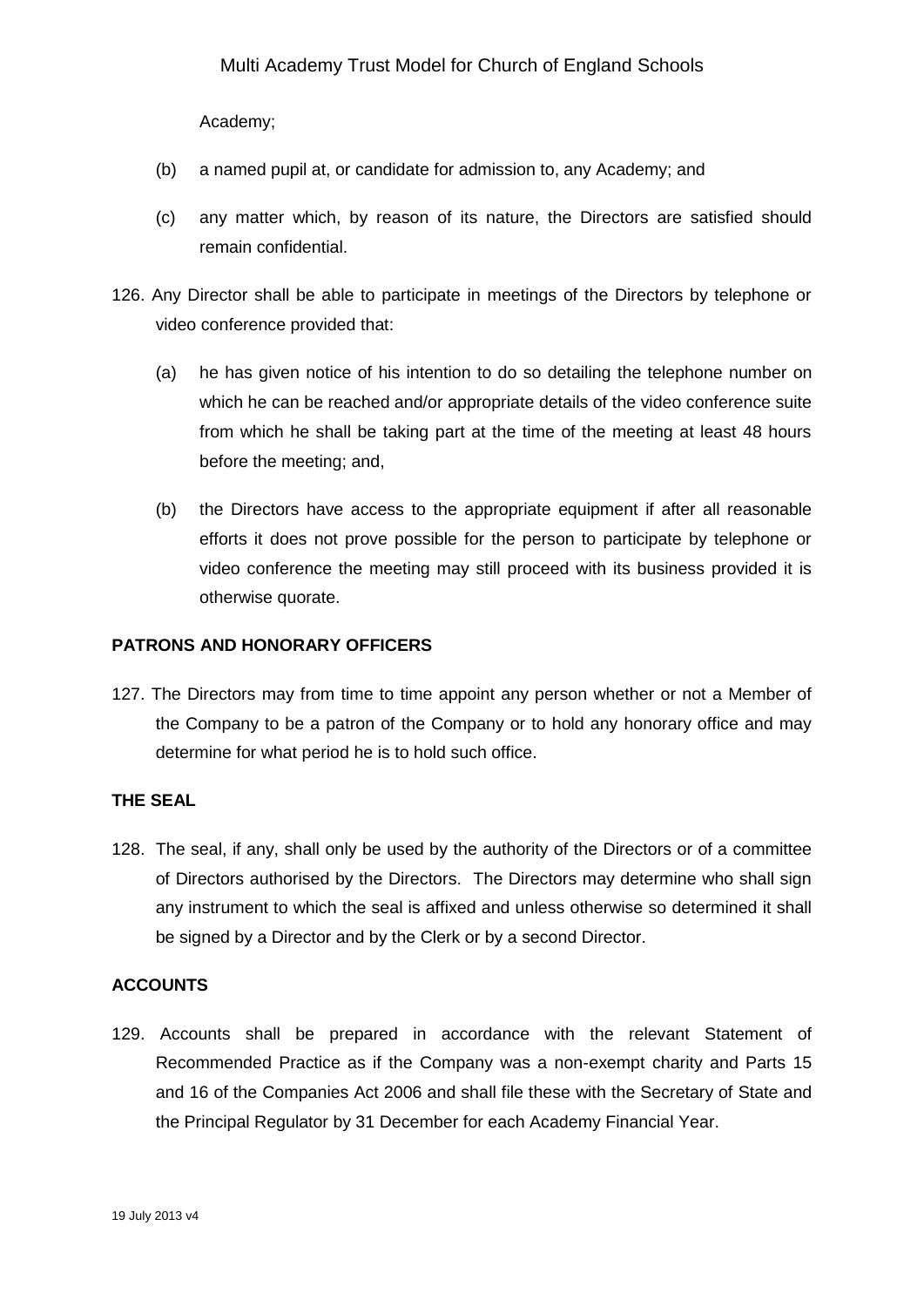#### **ANNUAL REPORT**

130. The Directors shall prepare its Annual Report in accordance with the Statement of Recommended Practice as if the Company was a non-exempt charity and shall file these with the Secretary of State and the Principal Regulator by 31 December each Academy Financial Year.

#### **ANNUAL RETURN**

131. The Directors shall comply with their obligations under Part 24 of the Charities Act 2006 (or any statutory re-enactment or modification of that Act) with regard to the preparation of an annual return to the Registrar of Companies and in accordance with the Statement of Recommended Practice as if the Company was a non-exempt charity and to the Secretary of State and the Principal Regulator by 31 December each Academy Financial Year.

#### **NOTICES**

- 132. Any notice to be given to or by any person pursuant to these Articles (other than a notice calling a meeting of the directors) shall be in writing or shall be given using electronic communications to an address for the time being notified for that purpose to the person giving the notice. In these Articles, "address" in relation to electronic communications, includes a number or address used for the purposes of such communications.
- 133. A notice may be given by the Company to a Member either personally or by sending it by post in a prepaid envelope addressed to the Member at his registered address or by leaving it at that address or by giving it using electronic communications to an address for the time being notified to the Company by the Member. A Member whose registered address is not within the United Kingdom and who gives to the Company an address within the United Kingdom at which notices may be given to him, or an address to which notices may be sent using electronic communications, shall be entitled to have notices given to him at that address, but otherwise no such Member shall be entitled to receive any notice from the Company.
- 134. A Member present, either in person or by proxy, at any meeting of the Company shall be deemed to have received notice of the meeting and, where necessary, of the purposes for which it was called.

19 July 2013 v4 135. Proof that an envelope containing a notice was properly addressed, prepaid and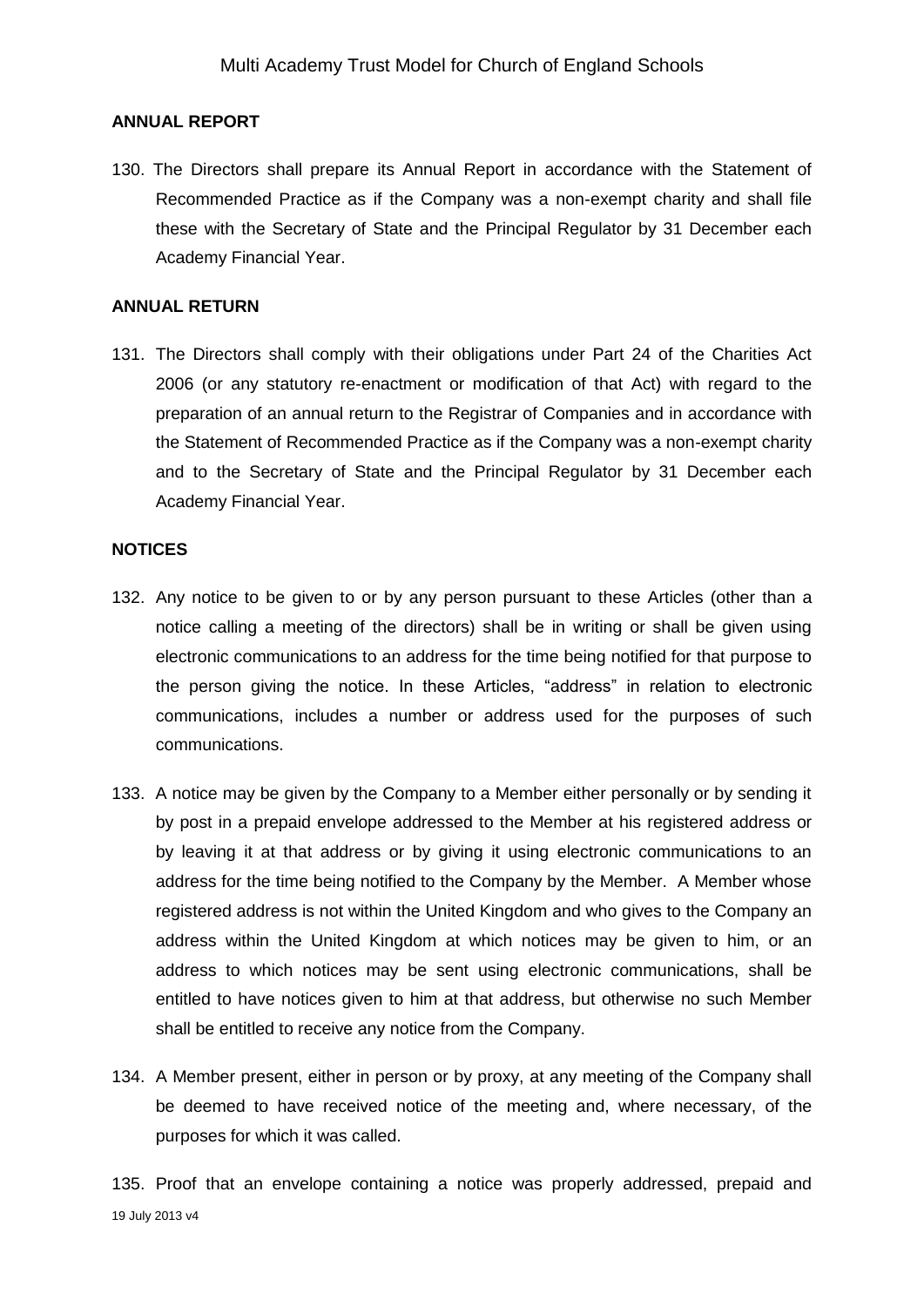posted shall be conclusive evidence that the notice was given. Proof that a notice contained in an electronic communication was sent in accordance with guidance issued by the Institute of Chartered Secretaries and Administrators shall be conclusive evidence that the notice was given. A notice shall be deemed to be given at the expiration of 48 hours after the envelope containing it was posted or, in the case of a notice contained in an electronic communication, at the expiration of 48 hours after the time it was sent.

#### **INDEMNITY**

136. Subject to the provisions of the Companies Act 2006 and Article 6.3 every Director or other officer or auditor of the Company shall be indemnified out of the assets of the Company against any liability incurred by him in that capacity in defending any proceedings, whether civil or criminal, in which judgment is given in favour or in which he is acquitted or in connection with any application in which relief is granted to him by the court from liability for negligence, default, breach of duty or breach of trust in relation to the affairs of the Company.

#### **RULES**

- 137. The Directors may from time to time make such rules or bye laws as they may deem necessary or expedient or convenient for the proper conduct and management of the Company, and in particular but without prejudice to the generality of the foregoing, they may by such rules or bye laws regulate:
	- (a) the setting aside of the whole or any part or parts of the Company's premises at any particular time or times or for any particular purpose or purposes;
	- (b) the procedure at general meetings and meetings of the Directors and committees of the Directors and meetings of the Local Governing Bodies in so far as such procedure is not regulated by the Articles; and
	- (c) generally, all such matters as are commonly the subject matter of company rules.
- 138. The Company in general meeting shall have power to alter, add or to repeal the rules or bye laws but only with the consent of the Diocesan Board of Education. Provided that no rule or bye law shall be inconsistent with, or shall affect or repeal anything contained in the Articles.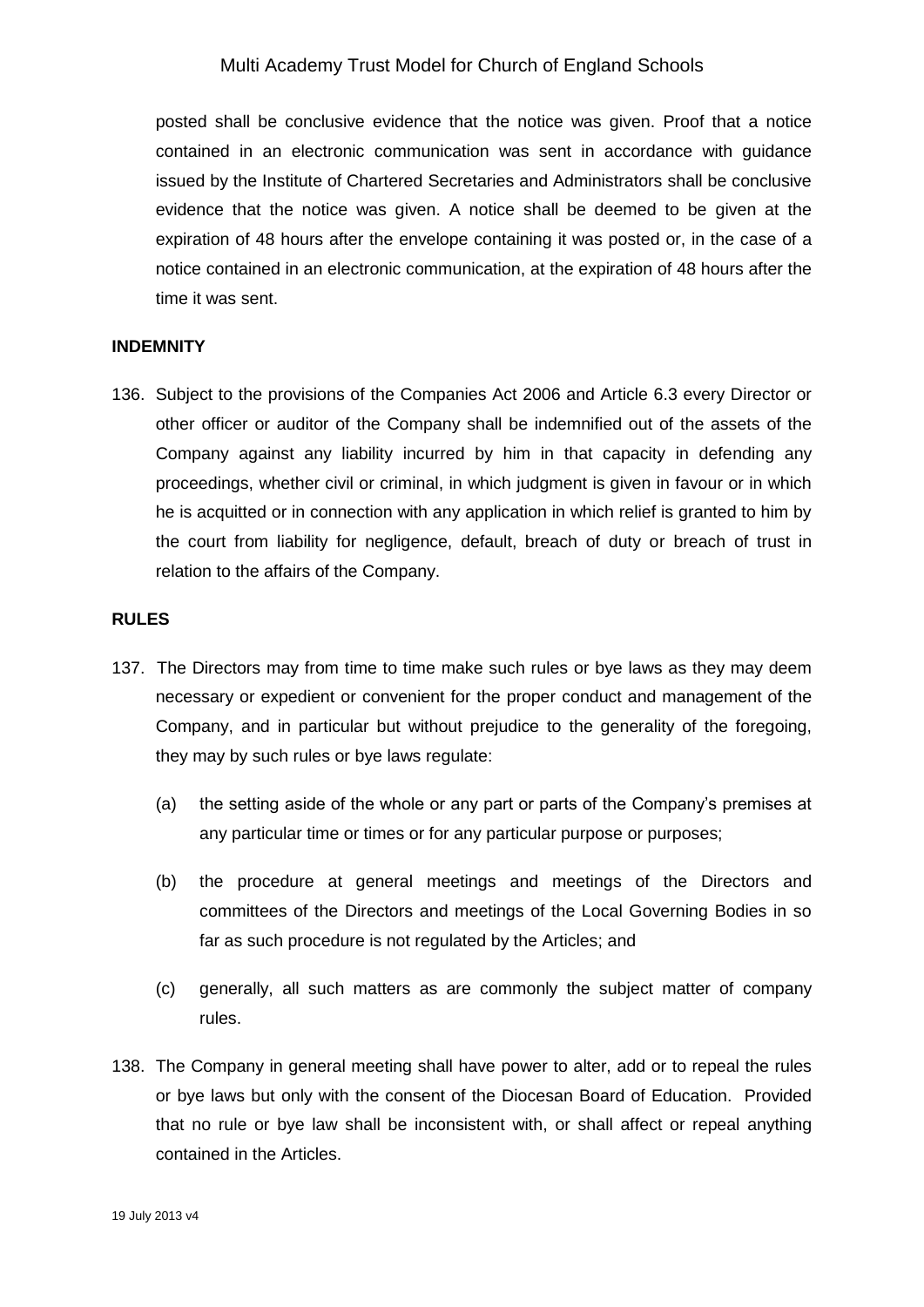#### **AVOIDING INFLUENCED COMPANY STATUS**

- 139. Notwithstanding the number of Members from time to time, the maximum aggregate number of votes exercisable by Local Authority Associated Persons shall never exceed 19.9% of the total number of votes exercisable by Members in general meeting and the votes of the other Members having a right to vote at the meeting will be increased on a pro-rata basis.
- 140. No person who is a Local Authority Associated Person may be appointed as a Director if, once the appointment had taken effect, the number of Directors who are Local Authority Associated Persons would represent 20% or more of the total number of Directors. Upon any resolution put to the Directors, the maximum aggregate number of votes exercisable by any Directors who are Local Authority Associated Persons shall represent a maximum of 19.9% of the total number of votes cast by the Directors on such a resolution and the votes of the other Directors having a right to vote at the meeting will be increased on a pro-rata basis.
- 141. No person who is a Local Authority Associated Person is eligible to be appointed to the office of Director unless his appointment to such office is authorised by the local authority to which he is associated.
- 142. If at the time of either his becoming a Member of the Company or his first appointment to office as a Director any Member or Director was not a Local Authority Associated Person but later becomes so during his membership or tenure as a Director he shall be deemed to have immediately resigned his membership and/or resigned from his office as a Director as the case may be.
- 143. If at any time the number of Directors or Members who are also Local Authority Associated Persons would (but for Articles 139 - 142 inclusive) represent 20% or more of the total number of Directors or Members (as the case may be) then a sufficient number of the Directors or Members (as the case may be) who are Local Authority Associated Persons shall be deemed to have resigned as Directors or Members (as the case may be) immediately before the occurrence of such an event to ensure that at all times the number of such Directors or Members (as the case may be) is never equal to or greater than 20% of the total number of Directors or Members (as the case may be). Directors or Members (as the case may be) who are Local Authority Associated Persons shall be deemed to have resigned in order of their appointment date the most recently appointed resigning first.